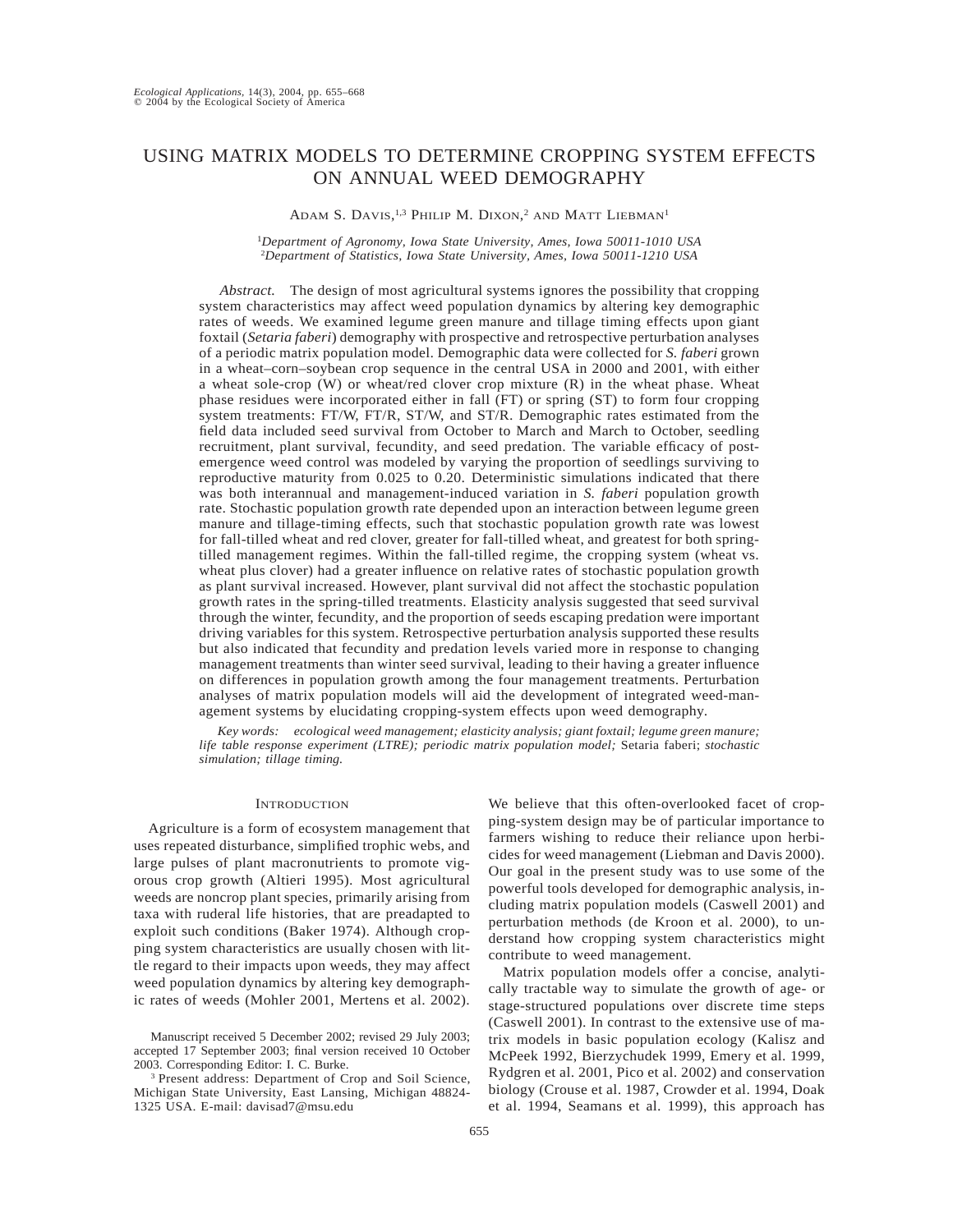

PLATE 1. Mature *Setaria faberi* (giant foxtail) panicles in corn in Boone, Iowa, USA, in September 2001. Photo credit: Adam Davis.

been applied less often to weed management questions (Jordan et al. 1995, Pino et al. 1998, Shea and Kelly 1998, McEvoy and Coombs 1999, Mertens et al. 2002). One of the clear benefits of applying matrix simulation models to problems in ecological weed management is the ability of such models to integrate the effects of multiple management tactics upon different life stage transitions so that weed population growth may be observed as an emergent property of management practices.

In addition to providing information about weed population growth rate  $(\lambda)$  under different conditions, matrix models may also be used to understand how perturbations to model parameters affect  $\lambda$ . Prospective perturbation analysis includes sensitivity and elasticity analysis to account for additive and proportional changes, respectively, to a given demographic rate (de Kroon et al. 2000). This approach may be used by ecosystem managers to identify demographic parameters whose variation has the potential to cause large changes in population growth rate. Thus, management effort aimed at suppressing weed life stage transitions with high elasticities has a good chance of limiting weed population size. One drawback of such an approach, however, is that the elasticity of  $\lambda$  to a given demographic parameter tends to be inversely correlated with the variability of that parameter (de Kroon et al. 2000, Pico et al. 2002). That is, demographic parameters whose variation causes large changes in  $\lambda$  tend to resist change.

Because of the relative ease of performing replicated, small-scale experiments of management effects on weed demographic rates, it is practical to supplement prospective perturbation analysis with retrospective perturbation analysis of matrix simulation models. Such combined analyses will help to target life stage transitions whose disruption will have the greatest impact on weed population growth rate under a given set

of management conditions (McEvoy and Coombs 1999). The life table response experiment (LTRE) approach to retrospective perturbation analysis decomposes treatment effects on  $\lambda$  into contributions from each matrix element by weighting treatment differences in each matrix element by the sensitivity of  $\lambda$  to changes in each matrix element (Caswell 2001). Hence, a demographic parameter that is resistant to change across a wide range of experimental conditions will not make a substantial contribution to treatment differences in  $\lambda$ , even if  $\lambda$  is highly sensitive to potential changes in that parameter. We will refer to those life-stage transitions whose disruption not only has a large impact on  $\lambda$ , but who also exhibit a large degree of variability in response to a given management practice as ''target transitions,'' following the terminology of McEvoy and Coombs (1999).

Caswell (2001) points out that retrospective perturbation analysis describes the past performance of a system and may not accurately describe how demographic rates will vary in the future. Therefore, focusing solely on retrospective perturbation analysis will not yield an accurate description of the system, in the same way that blind adherence to elasticity methods may also ignore important information about the actual range of parameter variability.

Our specific modeling objectives were to understand how legume green manure and tillage timing affect the demography and management of *Setaria faberi* Herrm. (giant foxtail; see Plate 1). *Setaria faberi* is a warmseason annual grass weed of economic importance throughout the midwest corn belt (Lindquist et al. 1999) that has been extensively characterized at the genetic (Wang et al. 1995), morphological (Forcella et al. 2000), and physiological (Dekker and Hargrove 2002) levels. We chose to examine legume green manure and tillage timing effects on *S. faberi* demography because the management of organic matter amend-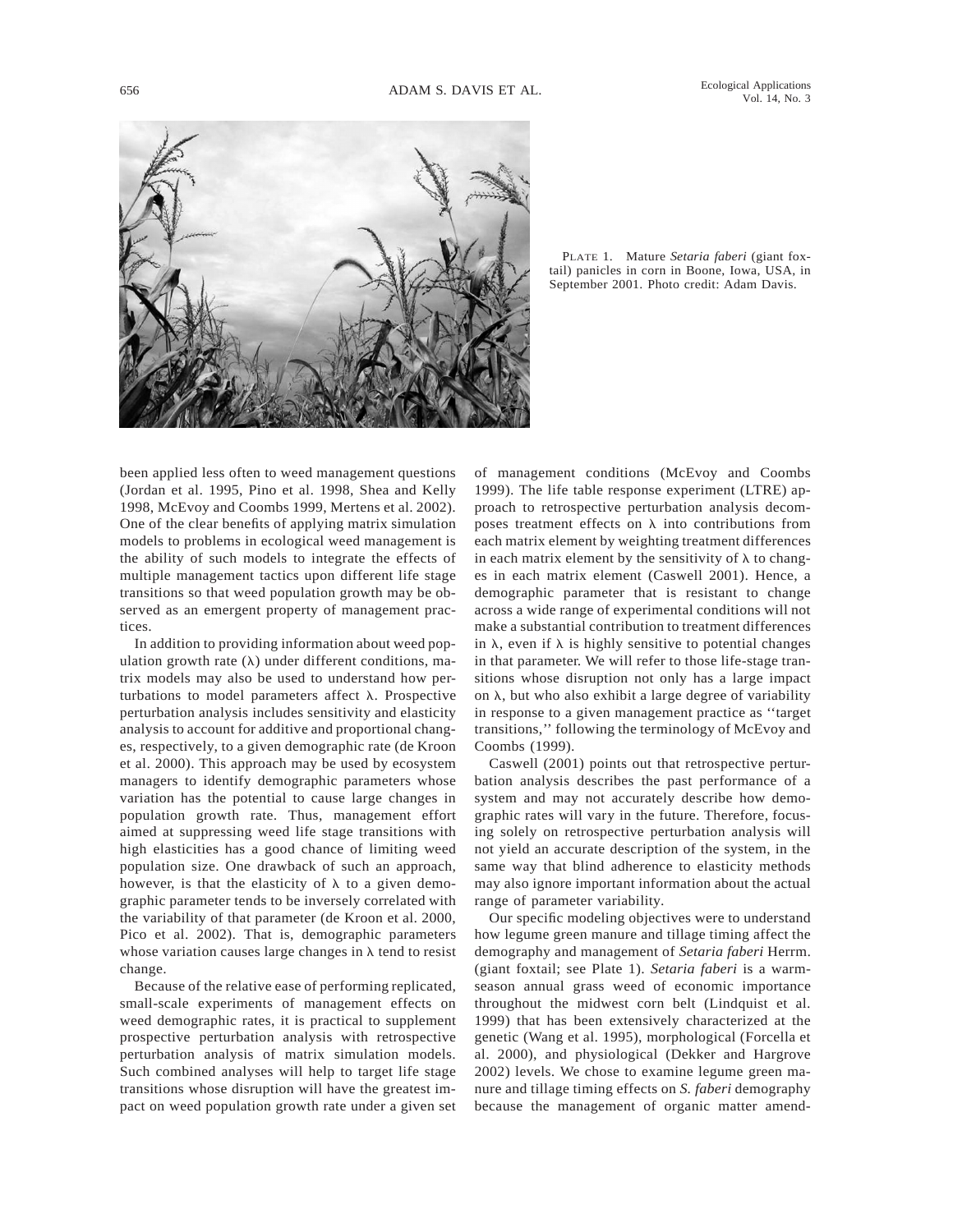| Parameter                                                                                                                                                  | Abbreviation                                                                      | Units                                                                                                                                                                                                                                                                                    |
|------------------------------------------------------------------------------------------------------------------------------------------------------------|-----------------------------------------------------------------------------------|------------------------------------------------------------------------------------------------------------------------------------------------------------------------------------------------------------------------------------------------------------------------------------------|
| Recruitment<br>Plant survival<br>Seed survival $_{\text{Mar-Oct}}$<br>Fecundity<br>Seed survival <sub>Predation</sub><br>Seed survival $_{\text{Oct-Mar}}$ | $\sigma_{p}$<br>$\sigma_{s(s)}$<br>Φ<br>$\sigma_{\rm s(pred)}$<br>$\sigma_{s(w)}$ | $N_{\text{plt(Jun)}}/N_{\text{sd(Mar)}}$<br>$N_{\text{plt(Aug)}}/N_{\text{plt(Jun)}}$<br>$(N_{\text{sd(Mar)}} - N_{\text{plt(Jun)}} - N_{\text{sd(Oct)}})/N_{\text{sd(Mar)}}$<br>Seeds/plant<br>$N_{\text{newsd(Oct)}}/N_{\text{newsd(Aug)}}$<br>$N_{\text{sd}(Mar)}/N_{\text{sd}(Oct)}$ |

TABLE 1. Abbreviations and estimators for *Setaria faberi* demographic parameters.

*Notes:*  $N_{\text{ph}}$  = number of plants,  $N_{\text{sd}}$  = number of seeds, and  $N_{\text{newsd}}$  = number of newly shed seeds.

ments to soil is of great importance to farmers wishing to reduce their reliance upon external chemical inputs. Such amendments have historically been used for their contributions to soil fertility and tilth, and have more recently been recognized to have potential weed management benefits (Liebman and Davis 2000). Previous work has demonstrated that weed growth and interference with corn may be limited in soils amended with the residues of legume green manures (Dyck and Liebman 1994, Davis and Liebman 2001, Conklin et al. 2002). The strength of weed suppression by these residues was inversely proportional to the amount of time elapsed following their incorporation into the soil (Conklin et al. 2002), suggesting that tillage timing was a potentially important factor affecting weed management in green-manured systems. In a field experiment examining legume green manure and tillage timing effects on *S. faberi* life stage transitions within the context of a corn–soybean–wheat crop sequence (Davis and Liebman 2003), we found that the two experimental factors interacted in their effects on *S. faberi* recruitment, fecundity, and overwinter seedbank decline. A preliminary modeling study (Davis et al. 2003) showed that legume green manure residues had the potential to affect *S. faberi* demography in the absence of external weed control practices, e.g., herbicide application or cultivation.

In the present study, we wished to better understand the interaction between external forms of weed control and the inherent effects of a particular set of management practices upon weed demography and management. We used a periodic matrix population model (Caswell 2001) to project *S. faberi* population growth in each the cropping system treatments studied in Davis and Liebman (2003). Our study focused on two primary research questions: (1) could differential tillage timing and use of legume green manure influence the population growth rate of *S. faberi* within an agricultural system subjected to some form of external weed control?; and 2) could we identify, through prospective and retrospective perturbation analysis, consistent target transitions in the *S. faberi* life cycle?

#### **METHODS**

## *Field study of* S. faberi *demography*

*Experimental design and field procedures*.—The materials and methods employed in the empirical com-

ponent of this research are explained fully in Davis and Liebman (2003) and will be described only in brief detail here. We studied the effects of legume green manure and tillage timing on *S. faberi* demography within the context of a corn–soybean–wheat crop sequence at the Iowa State University Agronomy Farm near Boone, Iowa, in 2000 and 2001. The wheat phase of the crop sequence was grown either as a sole crop (W) or was underseeded with red clover to form a wheat/red clover crop mixture (R). Residues from the wheat phase were incorporated into the soil with a power-takeoff-driven rototiller either in late fall (FT) or early spring (ST). The two levels of the red clover (W and R) and tillage timing (FT and ST) treatments were combined in a factorial treatment design to give four cropping system treatments: FT/W, FT/R, ST/W, and ST/R. These treatments were arranged in a split-plot experimental design with four replications, where tillage timing was the main plot factor, and red clover was the subplot factor. Each replication was composed of two adjacent  $3.8 \times 12.2$  m main plots, each of which contained two  $3.8 \times 6.1$  m subplots.

*Parameter estimation*.—Six demographic parameters were estimated for *S. faberi* using data from the 2000 and 2001 field seasons: recruitment  $(v)$ , seed survival from March through October  $(\sigma_{s(s)})$ , plant survival to reproductive maturity  $(\sigma_p)$ , seed production per plant  $(\phi)$ , proportion of seeds not consumed due to postdispersal seed predation prior to fall tillage ( $\sigma_{\text{sorted}}$ ), and seed survival from October through March  $(\sigma_{s(w)})$ . Rules for parameter estimation are given in Table 1, parameter values are given in Table 2, and the life history of *S. faberi* is summarized in Fig. 1. Model selection using AIC (Akaike Information Criterion) was used to decide whether to use a separate parameter estimate for each factor or to average over factors. Use of AIC helps to optimize the tradeoff between variance (the average is more precise) and bias (the average is inappropriate when factor means are different) (Burnham and Anderson 1998).

Recruitment, plant survival, and fecundity were estimated as the mean of these parameters for the first two emergence cohorts, which accounted for over 90% of *S. faberi* recruitment and reproductive output. Daily rates of seed predation survival were converted into a season-long estimate of seed predation survival by compounding point estimates of seed predation sur-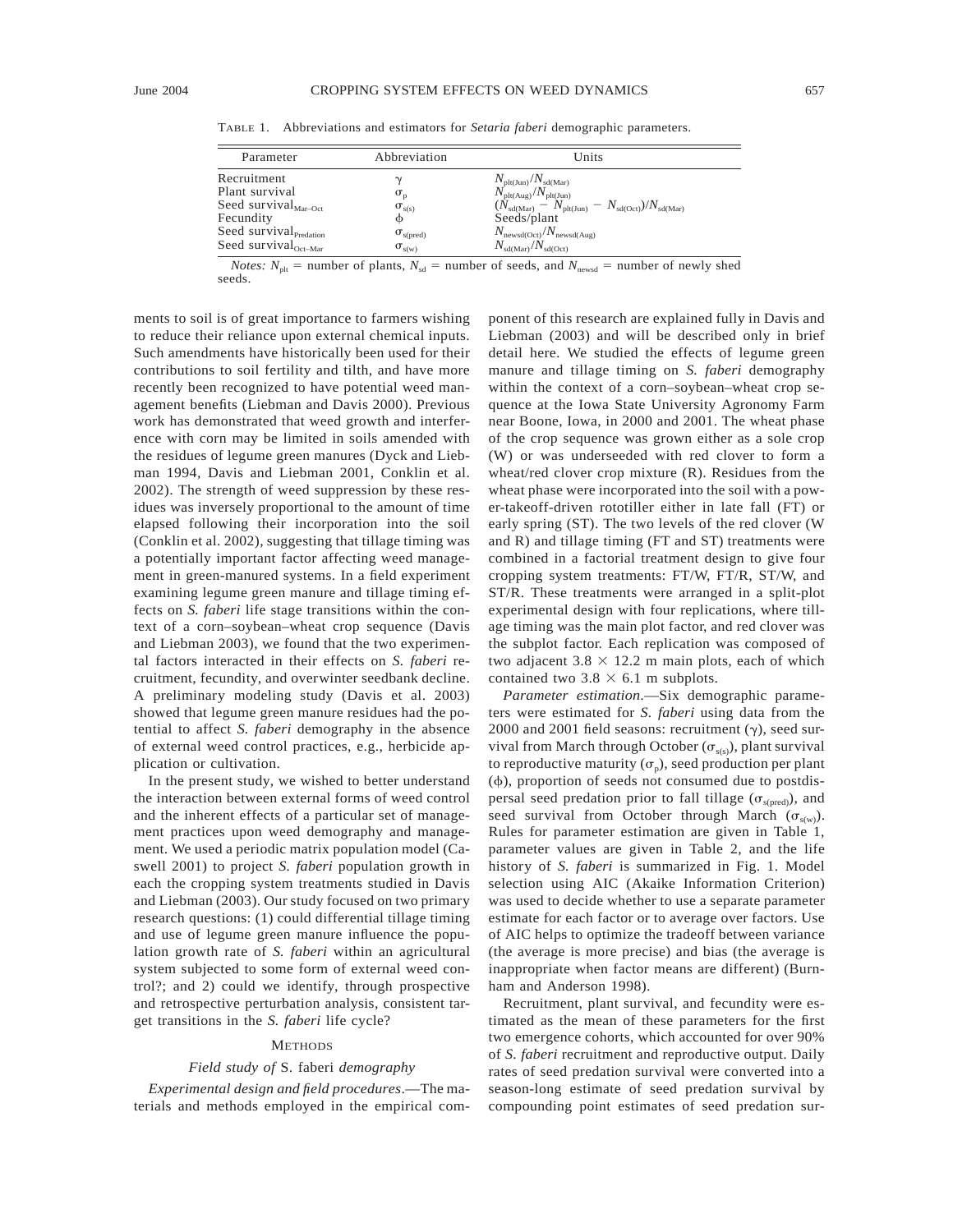| Cropping system          | Demographic parameter (mean $\pm$ 1 se)               |                                                       |                   |                                                  |                                                       |                                                                                      |  |
|--------------------------|-------------------------------------------------------|-------------------------------------------------------|-------------------|--------------------------------------------------|-------------------------------------------------------|--------------------------------------------------------------------------------------|--|
| and rotation phase       | $\sigma_{s(w)}$                                       | $\gamma$                                              | $\sigma_{\rm p}$  | $\phi$                                           | $\sigma_{s(s)}$                                       | $\sigma_{\text{s(pred)}}$                                                            |  |
| Year 2000<br>FT/W        |                                                       |                                                       |                   |                                                  |                                                       |                                                                                      |  |
| Corn<br>Soybean<br>Wheat | $0.88 \pm 0.01$<br>$0.88 \pm 0.01$<br>$0.91 \pm 0.01$ | $0.54 \pm 0.04$<br>$0.54 \pm 0.04$<br>$0.54 \pm 0.04$ | 0.1<br>0.1<br>0.1 | $57 \pm 9$<br>$94 \pm 15$<br>$23 \pm 4$          | $0.54 \pm 0.01$<br>$0.54 \pm 0.01$<br>$0.54 \pm 0.01$ | $0.016 \pm 0.007$<br>$0.36 \pm 0.067$<br>$0.0003 \pm 0.002$                          |  |
| FT/R                     |                                                       |                                                       |                   |                                                  |                                                       |                                                                                      |  |
| Corn<br>Soybean<br>Wheat | $0.88 \pm 0.01$<br>$0.88 \pm 0.01$<br>$0.86 \pm 0.01$ | $0.54 \pm 0.01$<br>$0.54 \pm 0.04$<br>$0.54 \pm 0.04$ | 0.1<br>0.1<br>0.1 | $57 \pm 9$<br>$94 \pm 16$<br>$23 \pm 4$          | $0.54 \pm 0.01$<br>$0.54 \pm 0.01$<br>$0.54 \pm 0.01$ | $0.016 \pm 0.007$<br>$0.36 \pm 0.067$<br>$4.6 \times 10^{-7} \pm 2.4 \times 10^{-7}$ |  |
| ST/W                     |                                                       |                                                       |                   |                                                  |                                                       |                                                                                      |  |
| Corn<br>Soybean<br>Wheat | $0.88 \pm 0.01$<br>$0.88 \pm 0.01$<br>$0.86 \pm 0.01$ | $0.54 \pm 0.04$<br>$0.54 \pm 0.04$<br>$0.54 \pm 0.04$ | 0.1<br>0.1<br>0.1 | $278 \pm 31$<br>$459 \pm 52$<br>$111 \pm 13$     | $0.54 \pm 0.01$<br>$0.54 \pm 0.01$<br>$0.54 \pm 0.01$ | $0.016 \pm 0.007$<br>$0.36 \pm 0.067$<br>$0.0003 \pm 0.002$                          |  |
| ST/R                     |                                                       |                                                       |                   |                                                  |                                                       |                                                                                      |  |
| Corn<br>Soybean<br>Wheat | $0.88 \pm 0.01$<br>$0.88 \pm 0.01$<br>$0.86 \pm 0.01$ | $0.38 \pm 0.01$<br>$0.54 \pm 0.04$<br>$0.54 \pm 0.04$ | 0.1<br>0.1<br>0.1 | $1150 \pm 210$<br>$459 \pm 52$<br>$111 \pm 13$   | $0.54 \pm 0.01$<br>$0.54 \pm 0.01$<br>$0.54 \pm 0.01$ | $0.016 \pm 0.007$<br>$0.36 \pm 0.067$<br>$4.6 \times 10^{-7} \pm 2.4 \times 10^{-7}$ |  |
| Year 2001<br>FT/W        |                                                       |                                                       |                   |                                                  |                                                       |                                                                                      |  |
| Corn<br>Soybean<br>Wheat | $0.56 \pm 0.02$<br>$0.56 \pm 0.02$<br>$0.60 \pm 0.01$ | $0.80 \pm 0.06$<br>$0.80 \pm 0.06$<br>$0.80 \pm 0.06$ | 0.1<br>0.1<br>0.1 | $1080 \pm 94$<br>$1782 \pm 155$<br>$432 \pm 38$  | $0.58 \pm 0.04$<br>$0.58 \pm 0.04$<br>$0.58 \pm 0.04$ | $0.016 \pm 0.007$<br>$0.36 \pm 0.067$<br>$0.0003 \pm 0.002$                          |  |
| FT/R                     |                                                       |                                                       |                   |                                                  |                                                       |                                                                                      |  |
| Corn<br>Soybean<br>Wheat | $0.56 \pm 0.02$<br>$0.56 \pm 0.02$<br>$0.60 \pm 0.01$ | $0.80 \pm 0.06$<br>$0.80 \pm 0.06$<br>$0.80 \pm 0.06$ | 0.1<br>0.1<br>0.1 | $1080 \pm 94$<br>$1782 \pm 155$<br>$432 \pm 38$  | $0.58 \pm 0.04$<br>$0.58 \pm 0.04$<br>$0.58 \pm 0.04$ | $0.016 \pm 0.007$<br>$0.36 \pm 0.067$<br>$4.6 \times 10^{-7} \pm 2.4 \times 10^{-7}$ |  |
| ST/W                     |                                                       |                                                       |                   |                                                  |                                                       |                                                                                      |  |
| Corn<br>Soybean<br>Wheat | $0.56 \pm 0.02$<br>$0.56 \pm 0.02$<br>$0.51 \pm 0.03$ | $0.80 \pm 0.06$<br>$0.80 \pm 0.06$<br>$0.80 \pm 0.06$ | 0.1<br>0.1<br>0.1 | $1080 \pm 94$<br>$1782 \pm 155$<br>$432 \pm 38$  | $0.70 \pm 0.03$<br>$0.58 \pm 0.04$<br>$0.58 \pm 0.04$ | $0.016 \pm 0.007$<br>$0.36 \pm 0.067$<br>$0.0003 \pm 0.002$                          |  |
| ST/R                     |                                                       |                                                       |                   |                                                  |                                                       |                                                                                      |  |
| Corn<br>Soybean<br>Wheat | $0.56 \pm 0.02$<br>$0.56 \pm 0.02$<br>$0.51 \pm 0.03$ | $0.56 \pm 0.06$<br>$0.80 \pm 0.06$<br>$0.80 \pm 0.06$ | 0.1<br>0.1<br>0.1 | $1965 \pm 165$<br>$1782 \pm 155$<br>$432 \pm 38$ | $0.70 \pm 0.03$<br>$0.58 \pm 0.04$<br>$0.58 \pm 0.04$ | $0.016 \pm 0.007$<br>$0.36 \pm 0.067$<br>$4.6 \times 10^{-7} \pm 2.4 \times 10^{-7}$ |  |

TABLE 2. *Setaria faberi* demographic rates under four different cropping systems in 2000 and 2001 in Boone, Iowa.

*Notes:* Explanation of cropping system abbreviations: FT = fall tillage;  $ST =$  spring tillage; W = wheat sole crop in the wheat phase of the crop sequence;  $\dot{R}$  = wheat + red clover intercrop in the wheat phase of the crop sequence. Explanation of abbreviations for demographic parameters is given in Table 1. No standard errors are given for  $\sigma_p$ , because this value was chosen rather than estimated.



FIG. 1. Life cycle of *Setaria faberi*, including all demographic parameters measured in the field experiment. Parameter abbreviations are given in Table 1.

vival from late September, when predation rates were at their peak, over 20 d. We considered compounding the daily rates of seed-predation survival over the entire predation period from August through October, but the resulting percentages of surviving seeds were too low to be realistic. We measured recruitment, fecundity, and seed-predation survival in all three phases of the crop sequence, whereas we measured seed survival from October through March and March through October in the corn phase only and applied these values to the soybean and wheat phases. Although the field experiment was performed with no form of external weed control, we accounted for the effects of postemergence weed control on weed seedling survival by setting seedling survival  $(\sigma_p)$  at 10% for the deterministic simulation, and varying  $\sigma_{\rm p}$  between 2.5% and 20% for the stochastic simulation. These values of  $\sigma_p$  fall within a range that is realistic for field crop production systems (Buhler et al. 1992, Mulder and Doll 1993).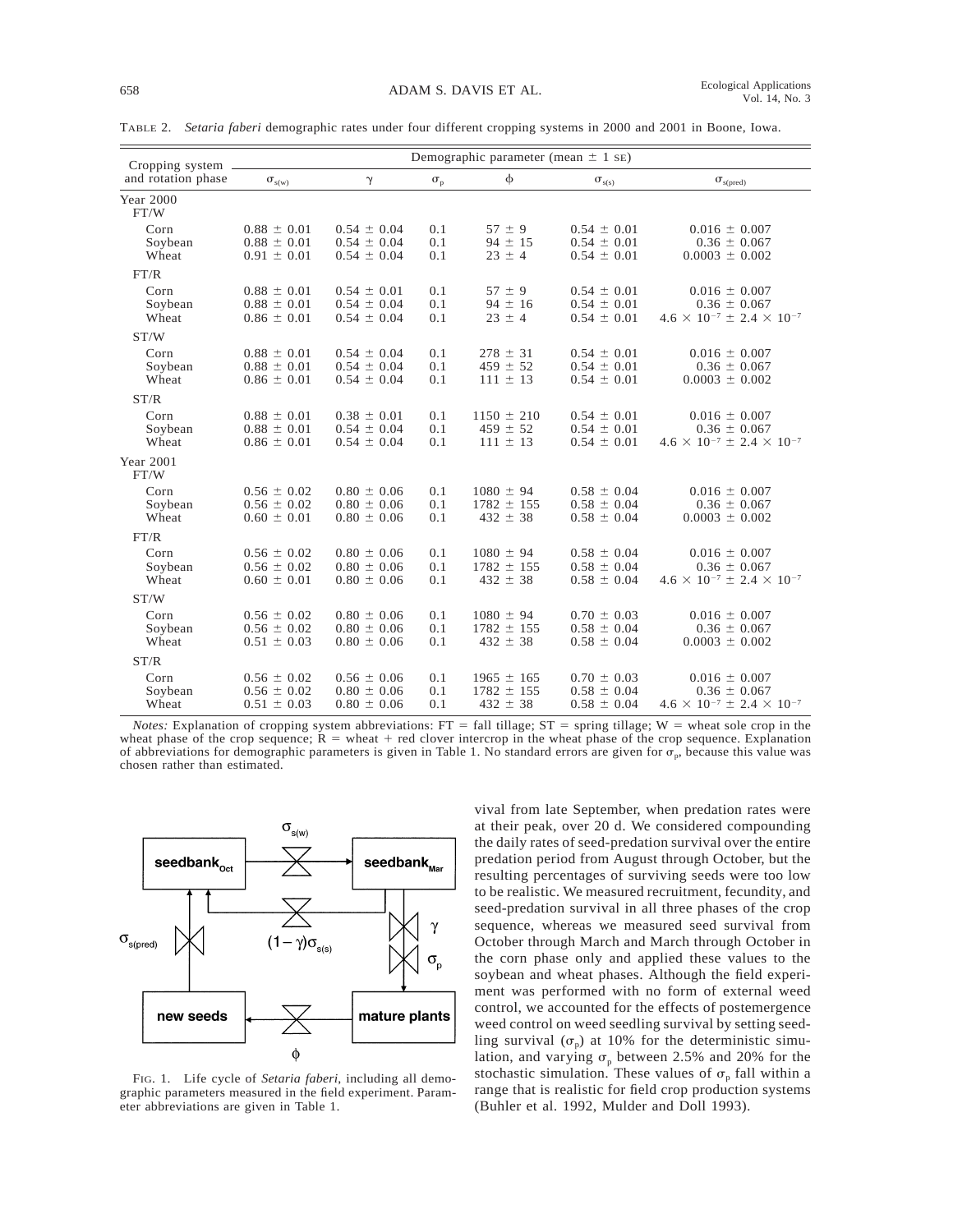$$
\mathbf{n}_{t+1} = (\mathbf{B}_{(h-1)}\dots\mathbf{B}_{(m)}\mathbf{B}_{(1)}\dots\mathbf{B}_{(h+1)}\mathbf{B}_{(h)})_k \mathbf{n}_t
$$
  
Recruitment Spring survival  

$$
\mathbf{n}_t = \begin{bmatrix} \mathbf{n}_s \\ \mathbf{n}_p \end{bmatrix} \quad \mathbf{B}_{(1_k)} = \begin{bmatrix} 1 - \gamma & 0 \\ \gamma & 0 \end{bmatrix} \quad \mathbf{B}_{(2_k)} = \begin{bmatrix} \sigma_{s(s)} & 0 \\ 0 & \sigma_p \end{bmatrix}
$$
  
Fecundity Winter survival  

$$
\mathbf{B}_{(3_k)} = \begin{bmatrix} 1 & \phi\sigma_{s(pred)} \\ 0 & 0 \end{bmatrix} \quad \mathbf{B}_{(4_k)} = \begin{bmatrix} \sigma_{s(w)} & 0 \\ 0 & 0 \end{bmatrix}
$$

FIG. 2. Subannual projection matrices comprising the periodic matrix simulation of cropping-system effects on *S. faberi* population dynamics for an unstructured system. Abbreviations for *S. faberi* demographic parameters are given in Table 1.

## *Periodic matrix model*

We simulated the effects of red clover and tillage timing on *S. faberi* population growth rate using linear deterministic and linear stochastic periodic-matrix population models (Caswell 2001). Periodic models explicitly account for variations in life stage transition probabilities in a sequence of environments that repeats itself over time (Caswell and Trevisan 1994). Periodicmatrix models have been used previously in the weed science literature to understand the effect of management within the sequence of environments arising from progression of crops within a crop rotation (Jordan et al. 1995, Mertens et al. 2002). Our model followed *S. faberi* demography through four subannual periods in each of the phases in the wheat–corn–soybean crop sequence, for a total of 12 periods in one rotation cycle (Fig. 2). We did not define a depth-structured seedbank because seedbank decline is rapid for *S. faberi* between 0 and 5 cm soil depth (Buhler and Hartzler 2001), and is approximated well by compounding decay rates for an unstructured seedbank across periods.

*Deterministic simulation*.—Using the notation of Caswell (2001), the projection equation describing the dynamics of the population over an entire rotation cycle was

$$
\mathbf{n}_{t+1} = [\mathbf{B}_{(h-1)} \cdots \mathbf{B}_{(1)} \mathbf{B}_{(m)} \cdots \mathbf{B}_{(h+1)} \mathbf{B}_{(h)}]_k \mathbf{n}_t \quad h = 1, \ldots, m
$$

$$
\mathcal{L}^{\mathcal{L}}(\mathcal{L}^{\mathcal{L}})
$$

$$
= \mathbf{A}_{(h_k)} \mathbf{n}_t \tag{2}
$$

(1)

where  $\mathbf{n}_t$  and  $\mathbf{n}_{t+1}$  were vectors of the population size at the beginning and ends of the rotation cycle, respectively, each  $\mathbf{B}(h_k)$  was a projection matrix for period *h* in phase *k* of the crop sequence,  $A(h_k)$  was a projection matrix for the entire rotation cycle starting at period *h* in phase *k* of the crop sequence, and *m* was the number of subannual periods (Fig. 2). The population growth rate of *S. faberi* over the rotation cycle  $(\lambda_{\text{cycle}})$  was calculated as the dominant eigenvalue of  $A(h_k)$  (Caswell 2001).

Because only the seeds of *S. faberi* survive over the winter, the projection over the entire rotation cycle starting in the winter describes changes in the number of seeds over time, with only one nonzero element,  $a_{11}$ , in  $A(h_k)$ . We realize that it is unusual to use the matrix approach to simulate unstructured populations, but we felt justified in using matrix terminology for three reasons. First, including subannual transition matrices in the model helps clarify the life stage transitions included in the model for a more general audience. Second, we made use of the powerful prospective and retrospective perturbation analysis tools developed for matrix models (Caswell and Trevisan 1994, Caswell 2001), and wanted to highlight the utility of such techniques to those who might want to simulate the dynamics of weed species with structured populations or more complex life histories. Third, the periodic matrix model can be started at any phase, e.g., one with both plants and seeds, for which the transition matrix is not scalar.

The data set used to parameterize this model comprised four replications, allowing us to calculate  $\lambda_{\text{cycle}}$ for each replication within each year. We used this variation in the error terms of a split-plot analysis of variance of cropping system effects on  $\ln(\lambda_{\text{cycle}})$ . The  $\log_e$ transformation of  $\lambda_{\text{cycle}}$  was used to meet ANOVA assumptions (Neter et al. 1996). Our ANOVA model included terms for main effects of year, tillage timing, and red clover, and interaction effects between each of these factors (Wilkinson 1999). We treated year as a fixed effect, since we limited inferences about management effects to 2000 and 2001.

*Stochastic simulation*.—We simulated the effects of random environmental variation on *S. faberi* population projections under the four cropping system treatments using independent identically distributed (*iid*) sequences of environments (Caswell 2001). Phase-specific annual projection matrices were chosen in *iid* fashion from the 2000 and 2001 data sets. The *S. faberi* population was projected forward from the fall of the wheat rotation phase, starting with an initial population vector containing 1000 seeds. A numeric simulation was used to calculate the stochastic population growth rate  $(ln(\lambda_{\text{s(cycle)}}))$  over the three-phase rotation cycle (Heyde and Cohen 1985, Caswell 2001). One-step estimates of  $ln(\lambda_{\text{s(cycle})})$  from the wheat phase in rotation cycle (*i*) to the wheat phase in rotation cycle  $(i + 1)$  were averaged over *T* rotation cycles as follows:

$$
\ln[\lambda_{\text{s(cycle)}}(i)] = \ln[N(i+1)] - \ln[N(i)] \tag{3}
$$

$$
\ln[\lambda_{\text{scycle}}] = \sum_{i} \ln[\lambda_{\text{scycle}}](i)/(T-1). \tag{4}
$$

We ran the simulation for 1500 iterations, and we discarded the results for the first 500 iterations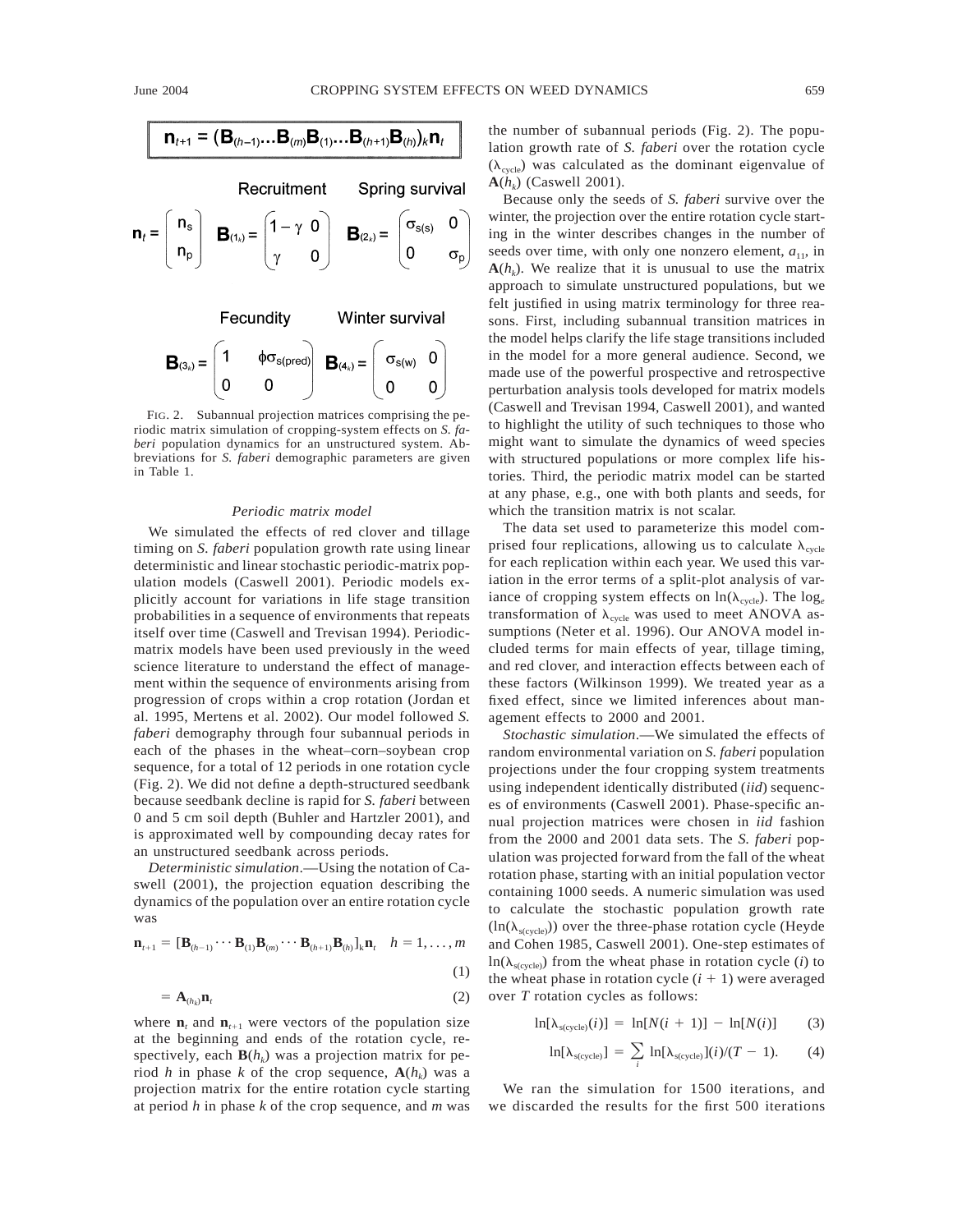to avoid the transient behavior of the model (Caswell 2001).

We examined the effects of variable postemergence weed control efficacy on  $ln(\lambda_{\text{scycle}})$  by simulating population growth for values of  $\sigma_p$  ranging from 0.025 through 0.20 in increments of 0.025. At each level of  $\sigma_{\rm p}$ , we took the mean of  $\ln(\lambda_{\rm{s(cycle)}})$  obtained through one realization of the stochastic simulation for each of the four experimental replications. We subjected values of  $ln(\lambda_{\text{s(cycle})})$  at each level of  $\sigma_n$  to ANOVA, using models that included terms for tillage timing, red clover, and the interaction between these factors (Wilkinson 1999). This was followed by a Tukey multiple comparison test to detect cropping system treatment differences in  $ln(\lambda_{s(cycle)})$  (Neter et al. 1996).

## *Perturbation analysis of deterministic simulation model*

*Prospective*.—Prospective perturbation analysis, which includes sensitivity and elasticity analysis, identifies model parameters whose variation has an important effect on  $\lambda$ . Sensitivity analysis examines changes in  $\lambda$  in response to additive perturbations to each element of **A** ( $\mathbf{S}_A = \partial \lambda / \partial a_{ij}$ ), whereas elasticity analysis examines changes in  $\lambda$  in response to proportional perturbations to each  $a_{ii}$  ( $\mathbf{E}_A = (a_{ii}/\lambda)(\partial \lambda/\partial a_{ii})$ ) (Caswell 2001). A direct method for obtaining  $S_A$  is to calculate eigenvalue sensitivities to perturbations of elements of the annual projection matrix. The elements of  $S<sub>A</sub>$  are computed using the right (**w**) and left (**v**) eigenvectors:

$$
\frac{\partial \lambda}{\partial a_{ij}} = \frac{v_i w_j}{\langle \mathbf{w}, \mathbf{v} \rangle} \tag{5}
$$

where  $a_{ij}$  are the elements of **A**, and  $\langle \mathbf{w}, \mathbf{v} \rangle$  is the scalar product of the right and left eigenvectors of **A** (Caswell 2001).

This procedure has been extended to permit the calculation of eigenvalue sensitivities of periodic projection matrices (Caswell and Trevisan 1994):

$$
\mathbf{S}_{\mathbf{B}_{(h)}} = \mathbf{D}^{\mathrm{T}} \mathbf{S}_{\mathbf{A}_{(h)}}
$$
  
= 
$$
[\mathbf{B}_{(h-1)} \cdots \mathbf{B}_{(1)} \mathbf{B}_{(m)} \cdots \mathbf{B}_{(h+1)}]^{\mathrm{T}} \mathbf{S}_{\mathbf{A}_{(h)}}
$$
(6)

where  $S_{\mathbf{B}_{(h)}}$  represents the sensitivity of  $\lambda$  to changes in the elements of periodic projection matrix  $\mathbf{B}_{(h)}$ ,  $\mathbf{D}^T$  represents the transpose of the product of the periodic projection matrices excluding  $\mathbf{B}_{(h)}$ , and  $\mathbf{S}_{\mathbf{A}_{(h)}}$  represents the sensitivity of  $\lambda$  to changes in the elements of  $\mathbf{A}_{(h)}$ (the annual projection matrix for the interval beginning at time period *h*). Elasticities of  $\lambda$  to the elements,  $b_{hi}$ of periodic projection matrices are then computed as

$$
\mathbf{E}_{\mathbf{B}_{(h)}} = (b_{hij}/\lambda)\mathbf{S}_{\mathbf{B}_{(h)}}.\tag{7}
$$

The periodic sensitivity and elasticity calculations shown above describe the response of  $\lambda$  to perturbations of  $\mathbf{A}(h_k)$ . The elements of  $\mathbf{A}(h_k)$  were determined by the product of the periodic matrices over all periods and rotation phases, starting with period *h* in rotation phase *k* (at the right-hand side of the product matrix), such that  $\mathbf{A}(h_k) = (\mathbf{B}_{(h-1)} \dots \mathbf{B}_{(1)} \mathbf{B}_{(m)} \dots \mathbf{B}_{(h+1)} \mathbf{B}_{(h)})_k$ . For the simple system described in this study, all  $A(h_k)$  had only one nonzero element,  $a_{11}$ , which contained the product of all the demographic parameters in each of the rotation phases:  $([\sigma_{s(w)}][\sigma_{s(s)}][1 - \gamma]$  +  $[\sigma_{s(w)}][\phi][\sigma_{s(pred)}][\sigma_p][\gamma]$ <sub>k</sub>. The left-hand term described the fate of dormant seeds, and the right-hand term described new inputs to the seedbank. Perturbations to  $a_{11}$  involved this entire string of parameters, yet for management purposes, we wanted to know how  $\lambda_{\text{cycle}}$ responded to the perturbation of individual demographic parameters, such as recruitment  $(\gamma)$  or fecundity  $(\phi)$ . This problem was solved by applying the chain rule for differentiation (Caswell 2001), so that for a given demographic parameter *x*,

$$
\frac{\partial \lambda}{\partial x^{(h_k)}} = \sum_{i,j} \frac{\partial \lambda}{\partial b_{ij}^{(h_k)}} \frac{\partial b_{ij}^{(h_k)}}{\partial x^{(h_k)}} \tag{8}
$$

$$
\frac{x^{(h_k)}}{\lambda} \frac{\partial \lambda}{\partial x^{(h_k)}} = \frac{x^{(h_k)}}{\lambda} \sum_{i,j} \frac{\partial \lambda}{\partial b_{ij}^{(h_k)}} \frac{\partial b_{ij}^{(h_k)}}{\partial x^{(h_k)}} \tag{9}
$$

where Eqs. 8 and 9 describe the sensitivity and elasticity, respectively, of  $\lambda$  with respect to *x*.

Standard errors for the elasticity of  $\lambda$  to lower level demographic parameters were obtained through a bootstrap procedure, using 100 bootstrap samples for each parameter/treatment combination drawn from variability at the level of experimental replication (Dixon 2001).

*Retrospective*.—We modified the life table response experiment (LTRE) approach to permit the retrospective perturbation analysis of a periodic matrix population model (Rydgren et al. 2001, Davis et al. 2003). The LTRE equation was rewritten to decompose treatment effects on  $\lambda$  into the sum, over all periods and phases, of the product of treatment differences for lower level demographic parameters  $x_{hijkl}$  comprising each periodic matrix element  $b_{hijk}$  and sensitivity of  $\lambda$  to changes in each  $x_{hijk}$ . The equation used to describe the LTRE approximation for a periodic matrix model was

$$
\lambda^{(m)} - \lambda^{(r)} \approx \sum_{hijkl} (x_{hijkl}^{(m)} - x_{hijkl}^{(r)}) \mathbf{D}^{\mathrm{T}} S_{\mathbf{A}^{(h_0)}|\mathbf{A}^{(h_0)^*}}
$$

$$
m = 1, \dots, N
$$
(10)

where *m* is a treatment of interest, *r* is a reference treatment, *h* and *k* refer to period and rotation phase, respectively, *i* and *j* refer to matrix rows and columns, respectively, *xhijkl* refers to individual lower level demographic parameters comprising elements within the periodic projection matrices, **D**<sup>T</sup> represents the transpose of the product of the phase-specific projection matrices excluding  $\mathbf{B}(h_k)$  (see Eq. 6),  $\mathbf{S}\mathbf{A}(h_k)$  represents the sensitivity of  $\lambda$  to changes in the lower level demographic parameters comprising the elements of  $\mathbf{A}(h_k)^*$ , and  $\mathbf{A}(h_k)^* = (\mathbf{A}(h_k)^{(m)} + \mathbf{A}(h_k)^{(r)})/2$ . We calculated  $\mathbf{A}(h_k)^{(m)}$  and  $\mathbf{A}(h_k)^{(r)}$  as the products of treat-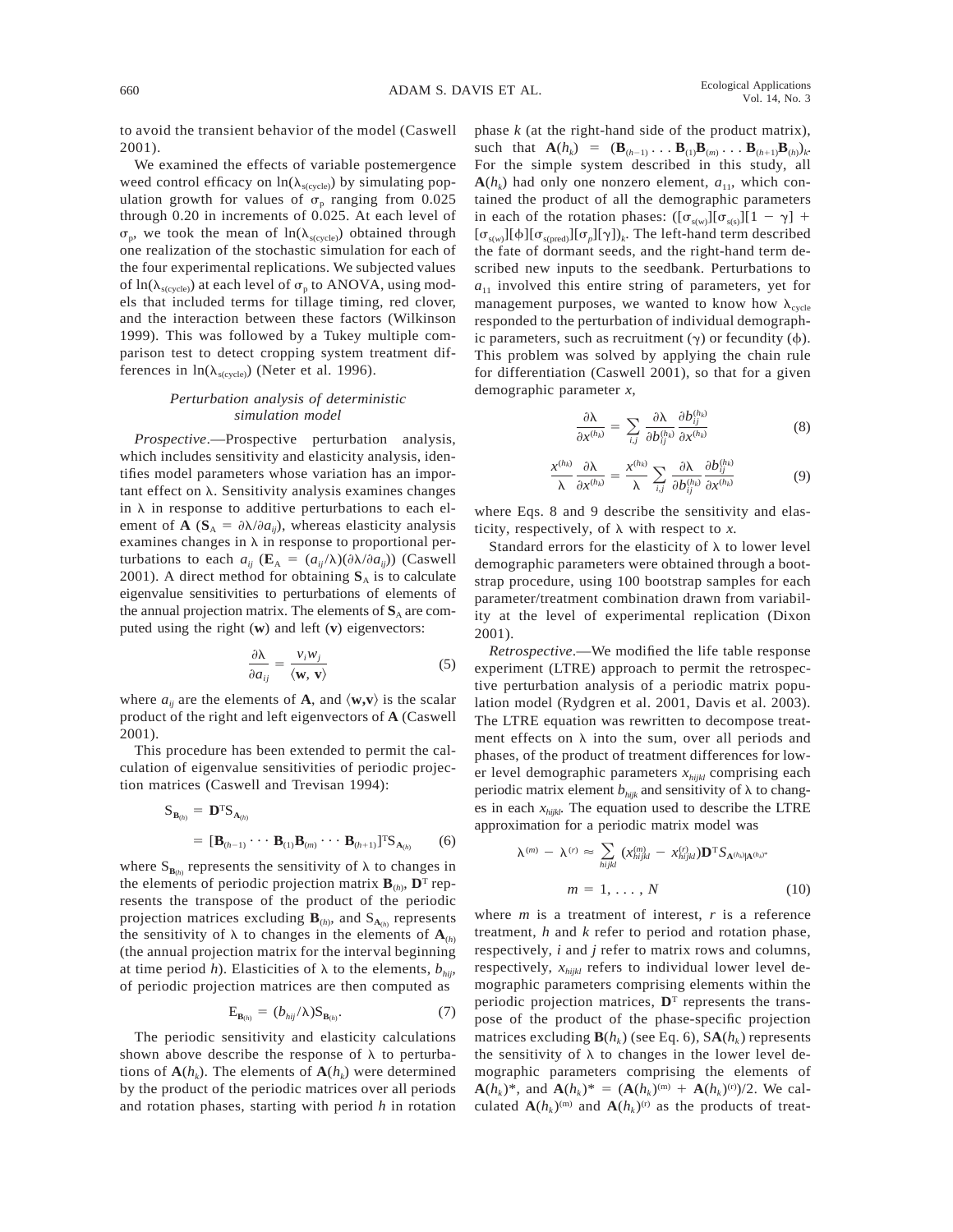

FIG. 3. Population growth rate  $(\lambda)$  of *Setaria faberi* grown in contrasting cropping systems in Boone, Iowa, in (a) 2000 and (b) 2001. Cropping system abbreviations are explained in Table 2. Error bars represent 1 SE.

ment-specific  $\mathbf{B}(h_k)$ , and then averaged over  $\mathbf{A}(h_k)^{(m)}$ and  $\mathbf{A}(h_k)^{(r)}$  to obtain  $\mathbf{A}(h_k)^*$ .

Although the LTRE approximation can accommodate factorial experimental designs, including those with random experimental factors such as the split plot design (Caswell 2001), for clarity of interpretation and presentation of results, we chose to focus on simple effects of cropping system treatments on  $\lambda_{\text{cycle}}$ . For the decomposition of  $\Delta\lambda_{\text{cycle}}$  into contributions from simple effects of red clover on lower-level *S. faberi* demographic parameters, we designated the W treatment as the reference treatment (r) and the R treatment as the treatment of interest (m). For the decomposition of  $\Delta\lambda_{\text{cycle}}$  into contributions from simple effects of tillage timing on lower-level *S. faberi* demographic parameters, we designated the FT treatment as the reference treatment (r) and the ST treatment as the treatment of interest (m). After the contribution of each  $x<sub>hikl</sub>$  to treatment differences in  $\lambda$  was calculated, contributions were summed over all  $x_{hijk}$ . This sum was compared to  $\lambda^{(m)}$  –  $\lambda^{(r)}$  from the simulation model to obtain percentage error in the LTRE approximation, calculated as ( $\Delta\lambda$ [LTRE] -  $\Delta\lambda$ [model]] $)/\Delta\lambda$ [model]. Standard errors for LTRE contributions were computed using the same bootstrap procedure as described above for prospective perturbation analysis.

#### RESULTS

#### *Cropping system effects on population growth rate*

*Deterministic simulation*.—The deterministic population growth rate of *S. faberi* over the rotation cycle  $(\lambda_{\text{cycle}})$  showed considerable range among cropping systems and between growing seasons (Fig. 3, Table 3). There was a main effect of year on  $ln(\lambda_{\text{cycle}})$  ( $N = 16$ , 1 se = 0.18,  $F_{1,16}$  = 9.32,  $P = 0.022$ ), such that in 2000, the average of  $ln(\lambda_{cycle})$  over all treatments was negative  $(-1.30)$ , whereas in 2001, this average was positive (0.24). There was also a main effect of tillage timing on  $ln(\lambda_{cycle})$  ( $N = 16$ , 1 se = 0.18,  $F_{1,16} = 30.45$ ,  $P = 0.001$ ). The average of  $\ln(\lambda_{\text{cycle}})$  across growing seasons was negative  $(-1.10)$  in the FT treatment, but positive (0.05) in the ST treatment.

Red clover interacted with year in its effect on  $ln(\lambda_{cycle})$  ( $N = 8$ , 1 se = 0.26,  $F_{1,8} = 15.71$ ,  $P = 0.002$ ). In 2000,  $ln(\lambda_{cycle})$  was lower in the W treatment (-1.42) than in the R treatment (-1.17), whereas in 2001,  $\lambda_{\text{cycle}}$ was greater in the W treatment (0.41) than in the R treatment (0.08). Tillage timing also interacted with year in its effect on  $ln(\lambda_{cycle})$  ( $N = 8$ , 1 se = 0.26,  $F_{1,8}$ )  $= 27.74, P = 0.002$ ). In 2000, ln( $\lambda_{cycle}$ ) was much lower in the FT treatment  $(-2.42)$  than in the ST treatment  $(-0.17)$ , but in 2001, ln( $\lambda_{cycle}$ ) was only slightly lower in the FT treatment (0.22) than in the ST treatment (0.27). The cropping system treatment interactions with year were due to drought conditions in 2000 (rainfall for the period from March through September was only 57% of the 30-yr mean for this period) that limited *S. faberi* seed production in all cropping system treatments except for the ST/R treatment. High *S. faberi* fecundity in the ST/R treatment was due to phytotoxic inhibition of early corn growth by red clover residues

TABLE 3. Analysis of variance of log*e*-transformed *S. faberi* population growth rate (for the entire rotation cycle) under four cropping-system treatments.

| Source                                           | df | SS    | F     |       |
|--------------------------------------------------|----|-------|-------|-------|
| Year                                             |    | 18.93 | 9.32  | 0.022 |
| Error A                                          | 6  | 12.19 |       |       |
| Tillage timing                                   |    | 10.56 | 30.45 | 0.001 |
| Year $\times$ tillage timing                     |    | 9.62  | 27.74 | 0.002 |
| Error B                                          | 6  | 2.08  |       |       |
| Red clover                                       |    | 0.016 | 0.038 | 0.549 |
| Year $\times$ red clover                         |    | 0.67  | 15.71 | 0.002 |
| Tillage timing $\times$ red clover               |    | 0.50  | 11.85 | 0.005 |
| Year $\times$ tillage timing $\times$ red clover |    | 0.029 | 0.69  | 0.422 |
| Error C                                          | 12 | 0.508 |       |       |

*Notes:* The experimental design was a split plot with four replications of four treatments over two years ( $n = 32$ ). Tillage timing was the main plot factor, and red clover was the splitplot factor. See Table 2 for an explanation of tillage-timing and red-clover treatments.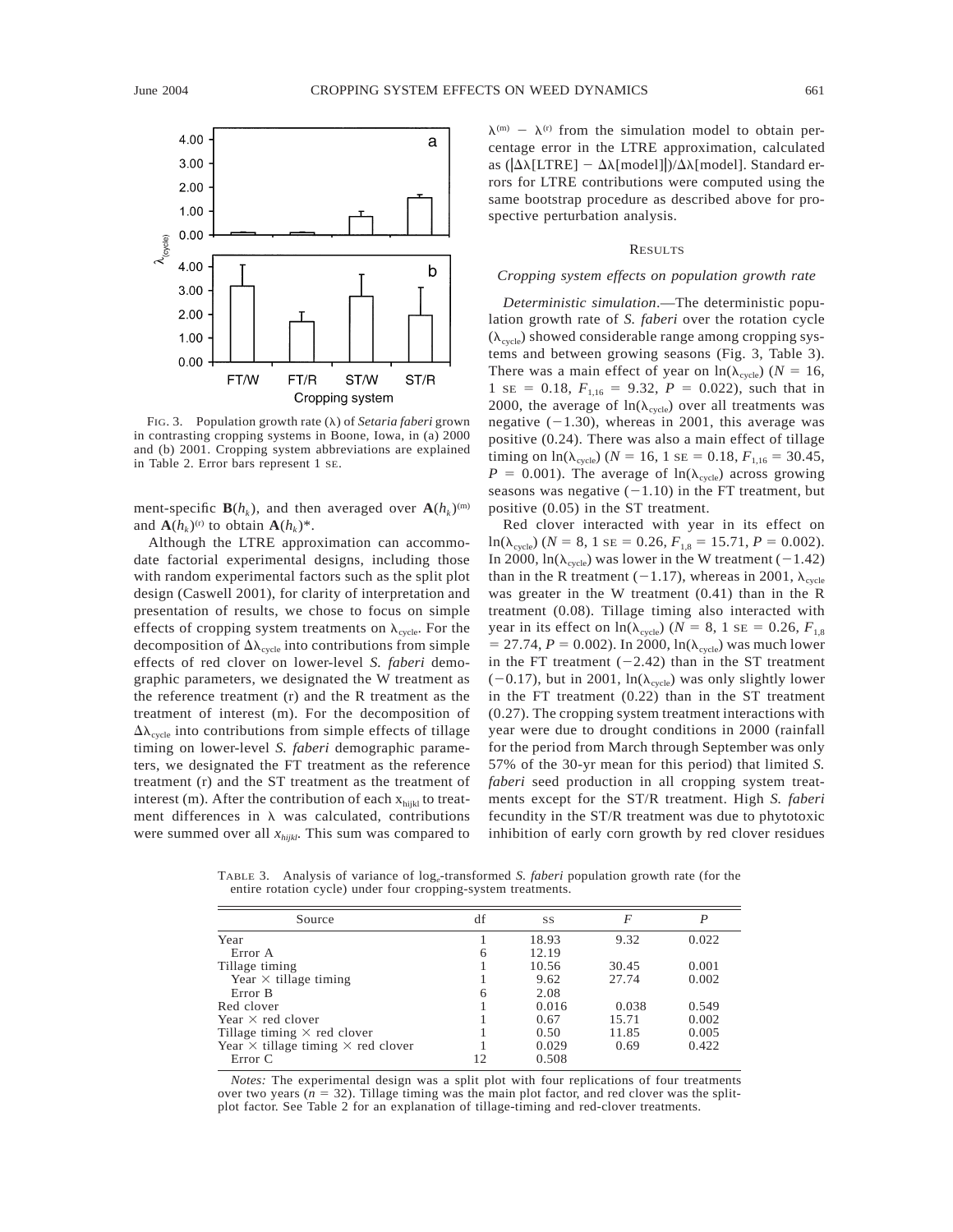

FIG. 4. Stochastic population growth rate  $[\ln(\lambda_{\text{s(cycle)}})]$  of *S. faberi* grown in contrasting cropping systems, with simulated variation in postemergence weed control. Croppingsystem abbreviations are explained in Table 2. Error bars represent  $\pm 1$  SE.

that had been recently incorporated into the soil, which reduced the competitive effect of corn upon *S. faberi* growth and fecundity (Davis and Liebman 2003). Growing conditions in 2001 were favorable for *S. faberi*, leading to greater recruitment and fecundity in all treatments in 2001 than 2000 (Table 2). Despite treatment  $\times$  year interactions, there was a tillage timing  $\times$ red clover interaction effect ( $N = 8$ , 1 se = 0.25,  $F_{1,8}$ )  $= 11.85$ ,  $P = 0.005$ ), across growing seasons, on  $ln(\lambda_{\text{cycle}})$ . The natural log of  $\lambda_{\text{cycle}}$  was lower in the R level  $(-1.25)$  than in the W level  $(-0.95)$  of the FT treatment, whereas  $ln(\lambda_{cycle})$  was greater in the R level  $(0.15)$  than in the W level  $(-0.06)$  of the ST treatment.

*Stochastic simulation*.—At a level of postemergence weed control resulting in 10% seedling survival, which was the value of seedling survival assumed for the deterministic simulation, stochastic population growth rate of *S. faberi* over the rotation cycle  $(ln(\lambda_{\text{s(cycle)}}))$ followed the pattern observed for the tillage timing  $\times$ red clover interaction effect on  $ln(\lambda_{cycle})$ .

The importance of cropping system effects on variation in *S. faberi*  $ln(\lambda_{s(cycle)})$  appeared to vary inversely with the success of postemergent weed control within the FT treatment, but not within the ST treatment (Fig. 4). The W and R levels of the FT treatment were not different  $(P > 0.05)$  when postemergent control resulted in  $\leq 10\%$  of seedlings surviving to reproductive maturity. When the percentage of seedlings surviving rose to 12.5%, however, and for all subsequent values, the two levels of the FT treatment were different. As percentage seedling survival increased, values of  $ln(\lambda_{\text{s(cycle)}})$  within the FT treatment continued to diverge (Fig. 4). In contrast, the values of  $ln(\lambda_{s(cycle)})$  for W and R levels of the ST treatment converged as seedling survival increased.

## *Perturbation analyses of cropping system effects on demography*

*Prospective*.—We analyzed the elasticity of  $\lambda_{\text{cycle}}$  to each of the lower level demographic parameters of *S.*

*faberi* within each rotation phase. To streamline the presentation of results, the elasticity of  $\lambda_{\text{cycle}}$  to each parameter will be designated by the symbol **e** followed by the parameter abbreviation given in the methods section and in Table 1. For all cropping systems in all years,  $\mathbf{e}\sigma_{s(w)}$  (the elasticity of  $\lambda$  to seed survival from October through March) was 1.0 (Table 4). Values of  $e\gamma$  (the elasticity of  $\lambda$  to recruitment) were strongly positive (0.74 to 0.99) for the soybean phase, and strongly negative  $(-1.03$  to  $-4.0)$  for the wheat phase, in all treatments. In contrast,  $e<sub>Y</sub>$  for the corn phase was variable, with a wide range of negative values  $(-0.11)$ to  $-0.81$ ) in the FT/W, FT/R and ST/W treatments in 2000, and a narrower range of positive values (0.48 to 0.61) in the remaining treatments for 2000 and 2001. The widest range in elasticity values across treatments and years was observed for  $e\sigma_p$ ,  $e\sigma_{s(s)}$ , and  $e\sigma_{s(pred)}$  (seedling survival, seed survival from March through October and seed predation survival, respectively), which were identical and always positive within each treatment–year combination. The lowest values of  $e\sigma_p$ ,  $e\phi$ , and  $e\sigma_{\text{sorted}}$  were consistently in the wheat phase of the crop sequence, with lower values for corresponding treatments in 2000 than in 2001. The largest values of  $e\sigma_p$ ,  $e\phi$ , and  $e\sigma_{\text{stored}}$  were consistently in the soybean phase of the crop sequence, with a narrow range of values (0.88 to 0.97) in 2000, and a single value for all treatments (1.0) in 2001. Values of  $e\sigma_p$ ,  $e\phi$ , and  $e\sigma_{\text{spread}}$  in the corn phase ranged from low to moderately high (0.17–0.68) in 2000, and were consistently high  $(0.85-0.92)$  in 2001. Values of  $e\sigma_{s(s)}$  in the soybean phase were low (0.03–0.12) in 2000 and very low (0.002) in 2001. Values of  $e\sigma_{s(s)}$  in the wheat phase were very high (0.93–1.0) in 2000 and ranged from medium to very high (0.53–1.0) in 2001. Finally, values of  $e\sigma_{s(s)}$  in the corn phase ranged from medium to high (0.32–0.83) in 2000 and were low (0.08–0.15) in 2001.

*Retrospective*.—We used retrospective perturbation analysis to decompose the simple effects of red clover and tillage timing, within years, on  $\lambda_{\text{cycle}}$  into contributions made by simple treatment effects on lower level *S. faberi* demographic parameters. We will present the contributions to  $\lambda_{\text{cycle}}$  due to red clover simple effects (Fig. 5), followed by those due to tillage timing simple effects (Fig. 6).

There was only a very small difference  $(\Delta \lambda_{\text{cycle}} =$ 0.006) in  $\lambda_{cycle}$  between the R and W levels of the FT treatment in 2000. This difference was due to very small negative contributions from seed survival from October through March ( $\sigma_{s(w)}$ ) and seed predation survival  $(\sigma_{\text{s(pred)}})$  in the wheat phase (Fig. 5a). In 2001, there was a much larger difference between the R and W levels of the FT treatment ( $\Delta \lambda_{\text{cycle}} = -1.50$ ), due solely to a large negative contribution from seed predation survival in the wheat phase (Fig. 5b). Demographic parameter values for R level of the ST treatment in 2000 led to projections of a growing population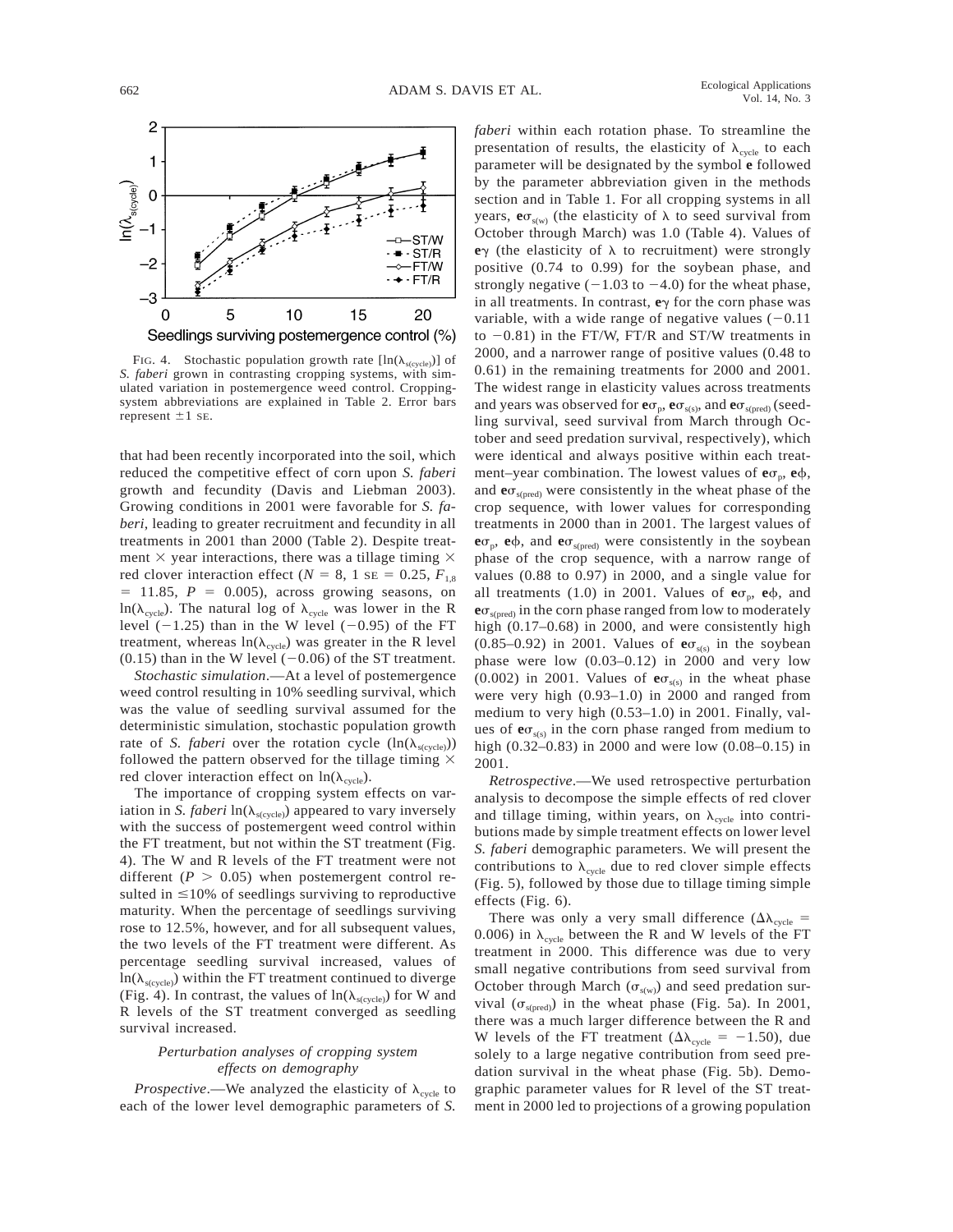Cropping system and rotation phase  $\sigma_{s(w)}$ 

> 1.0 1.0 1.0

> 1.0 1.0 1.0

0.61 0.99  $-1.64$ 

> 0.61 0.99

Year 2000 FT/W Corn Soybean Wheat

> FT/R Corn Soybean Wheat

> ST/W Corn Soybean Wheat

> ST/R Corn Soybean Wheat

Year 2001 FT/W Corn Soybean Wheat

> FT/R Corn Soybean Wheat

| ographic parameters under four different cropping systems.                            |          |                       |                       |                 |                           |  |
|---------------------------------------------------------------------------------------|----------|-----------------------|-----------------------|-----------------|---------------------------|--|
| Elasticities of $\lambda_{\text{(cycle)}}$ to <i>S. faberi</i> demographic parameters |          |                       |                       |                 |                           |  |
| $\sigma_{s(w)}$                                                                       | $\gamma$ | $\sigma_{\rm p}$      | φ                     | $\sigma_{s(s)}$ | $\sigma_{\text{s(pred)}}$ |  |
|                                                                                       |          |                       |                       |                 |                           |  |
| 1.0                                                                                   | $-0.81$  | 0.17                  | 0.17                  | 0.83            | 0.17                      |  |
| 1.0                                                                                   | 0.74     | 0.88                  | 0.88                  | 0.12            | 0.88                      |  |
| 1.0                                                                                   | $-1.14$  | $1.48 \times 10^{-2}$ | $1.48 \times 10^{-2}$ | 0.99            | $1.48 \times 10^{-2}$     |  |
|                                                                                       |          |                       |                       |                 |                           |  |
| 1.0                                                                                   | $-0.81$  | 0.17                  | 0.17                  | 0.83            | 0.17                      |  |
| 1.0                                                                                   | 0.74     | 0.88                  | 0.88                  | 0.12            | 0.88                      |  |
| 1.0                                                                                   | $-1.17$  | $2.30 \times 10^{-6}$ | $2.30 \times 10^{-6}$ | 1.00            | $2.30 \times 10^{-6}$     |  |
|                                                                                       |          |                       |                       |                 |                           |  |
| 1.0                                                                                   | $-0.11$  | 0.49                  | 0.49                  | 0.51            | 0.49                      |  |
| 1.0                                                                                   | 0.94     | 0.97                  | 0.97                  | 0.03            | 0.97                      |  |
| 1.0                                                                                   | $-1.03$  | 0.07                  | 0.07                  | 0.93            | 0.07                      |  |
|                                                                                       |          |                       |                       |                 |                           |  |
| 1.0                                                                                   | 0.48     | 0.68                  | 0.68                  | 0.32            | 0.68                      |  |
| 1.0                                                                                   | 0.94     | 0.97                  | 0.97                  | 0.03            | 0.97                      |  |
| 1.0                                                                                   | $-1.17$  | $1.11 \times 10^{-5}$ | $1.11 \times 10^{-5}$ | 1.00            | $1.11 \times 10^{-5}$     |  |
|                                                                                       |          |                       |                       |                 |                           |  |

0.92 1.00 0.47

0.92 1.00  $1.37 \times 10^{-4}$  0.08 0.002 0.53

0.08 0.002 1.00

0.92 1.00 0.47

0.92 1.00  $1.37 \times 10^{-4}$ 

TABLE 4. Elasticity of *Setaria faberi* population growth rate (over the entire rotation cycle) to lower-level demographic para

| Wheat                                                                                     | 1.0 | $-4.00$ | $1.37 \times 10^{-4}$ | $1.37 \times 10^{-4}$ | 1.00  | $1.37 \times 10^{-4}$ |
|-------------------------------------------------------------------------------------------|-----|---------|-----------------------|-----------------------|-------|-----------------------|
| ST/W                                                                                      |     |         |                       |                       |       |                       |
| Corn                                                                                      | 1.0 | 0.54    | 0.91                  | 0.91                  | 0.09  | 0.91                  |
| Soybean                                                                                   | 1.0 | 0.99    | 1.00                  | 1.00                  | 0.002 | 1.00                  |
| Wheat                                                                                     | 1.0 | $-1.64$ | 0.47                  | 0.47                  | 0.53  | 0.47                  |
| ST/R                                                                                      |     |         |                       |                       |       |                       |
| Corn                                                                                      | 1.0 | 0.66    | 0.85                  | 0.85                  | 0.15  | 0.85                  |
| Soybean                                                                                   | 1.0 | 0.99    | 1.00                  | 1.00                  | 0.002 | 1.00                  |
| Wheat                                                                                     | 1.0 | $-4.00$ | $1.37 \times 10^{-4}$ | $1.37 \times 10^{-4}$ | 1.00  | $1.37 \times 10^{-4}$ |
| Motor See Tobles 1 and 2 for evalenction of ephrovictions of S. Colori demographic person |     |         |                       |                       |       |                       |

0.92 1.00 0.47

0.92 1.00  $1.37 \times 10^{-4}$ 

 $(\lambda_{\text{cycle}} = 1.57)$ , whereas the W level of the ST treatment in 2000 led to projections of a declining population ( $\lambda_{\text{cycle}} = 0.79$ ). This difference in  $\lambda_{\text{cycle}}$  was due to small negative contributions from seed predation survival in the wheat phase and recruitment  $(y)$  in the corn phase, offset by a much larger positive contribution from fecundity  $(\phi)$  in the corn phase (Fig. 5c). In 2001, both ST/R and ST/W had large positive values of  $\lambda_{\text{cycle}}$  (1.97 and 2.75, respectively), with a moderate-sized difference between their population growth rates ( $\Delta\lambda_{\text{cycle}} =$  $-0.78$ ). This difference resulted from a strong negative contribution from seed predation survival in the wheat phase and strong positive contribution from fecundity in the corn phase that nearly canceled one another out, in addition to a small negative contribution from recruitment in the corn phase (Fig. 5d).

For both the W and R treatments in 2000, fecundity was the demographic rate most affected by tillage timing (Fig. 6a, c). In the W treatment in 2000, fecundity made contributions to  $\Delta\lambda_{\text{cycle}}$  in all rotation phases, with successively larger contributions in the wheat, corn and soybean phases (Fig. 6a). There was also a small negative contribution from seed survival from October through March in the wheat phase of the W treatment in 2000. In the R treatment in 2000, the contributions made by fecundity to  $\Delta\lambda_{\text{cycle}}$  in the corn and soybean phases were large and nearly equal, but the contribution made by fecundity to  $\Delta\lambda_{\text{cycle}}$  in the wheat phase was negligible (7.4  $\times$  10<sup>-6</sup>). In 2001, there was a tillage timing  $\times$  red clover interaction effect on fecundity: there was no effect of tillage timing on fecundity within the W treatment, but fecundity was greater in the ST level than the FT level of the R treatment (Table 2). This interaction was evident in the simple effects of tillage timing on contributions to  $\Delta\lambda_{\text{cycle}}$  in 2001. In the W treatment in 2001,  $\Delta\lambda_{\text{cycle}}$  between the ST and FT treatments was due mainly to a strong negative contribution from seed survival from October through

*Notes:* See Tables 1 and 2 for explanation of abbreviations of *S. faberi* demographic parameters and cropping-system treatments, respectively.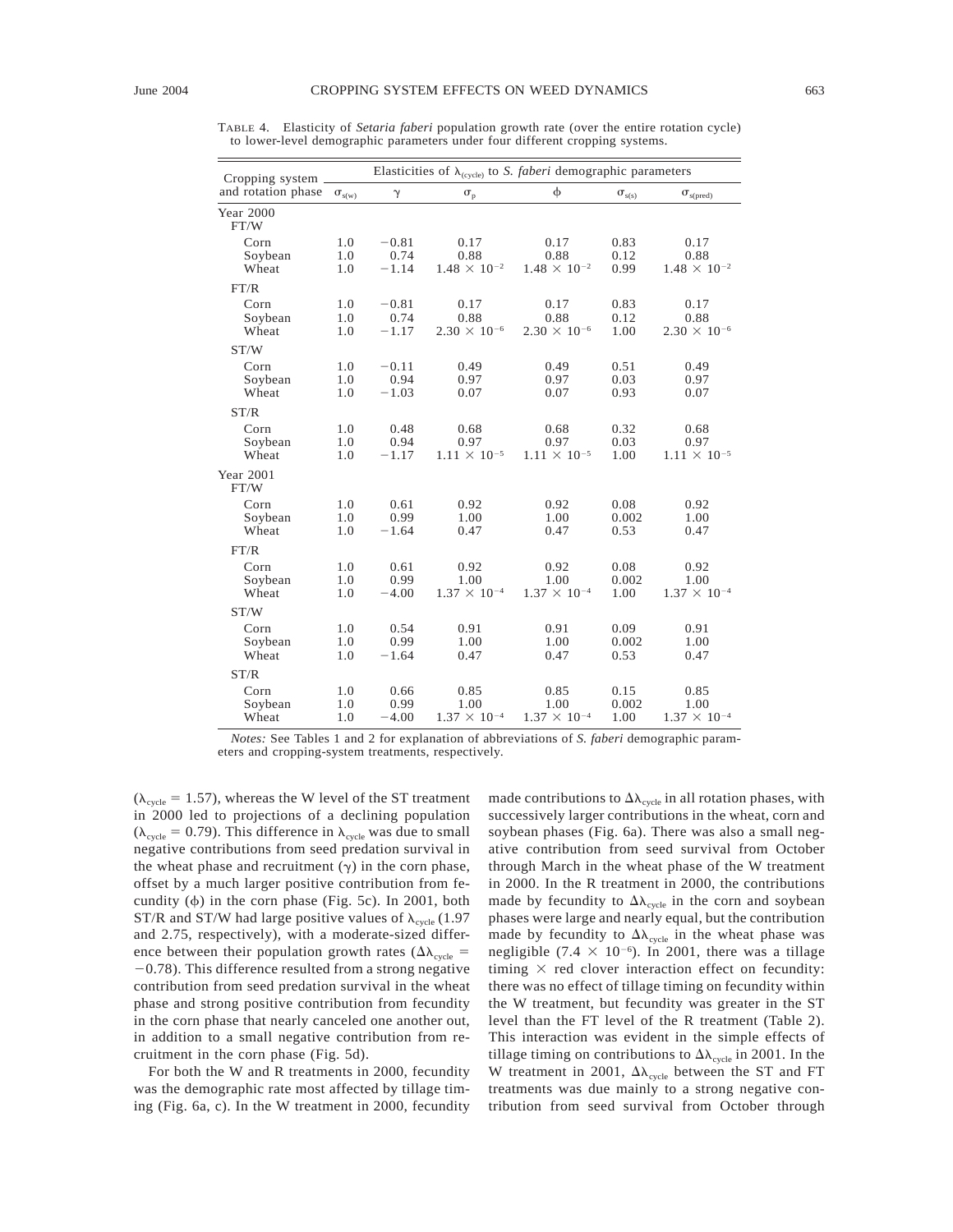

FIG. 5. Retrospective perturbation analysis of simple effects of red clover on *S. faberi* population growth rate within a wheat–corn–soybean crop sequence with either a wheat sole crop (W) or wheat  $+$  red clover crop mixture (R) in the wheat phase. The difference in  $\lambda_{cycle}$  was computed by subtracting  $\lambda_{cycle}$  in the W treatment from  $\lambda_{cycle}$  in the R treatment. Analyses were conducted for projections based on experimental data from 2000 or 2001 within fall tillage (FT) or spring tillage (ST) treatments, resulting in a factorial of four tillage/year combinations: (a) FT 2000, (b) FT 2001, (c) ST 2000, and (d) ST 2001. Note the variation in *y*-axis scales. Error bars represent  $\pm 1$  se.



FIG. 6. Retrospective perturbation analysis of simple effects of tillage timing on *S. faberi* population growth rate ( $\lambda_{cycle}$ ) within a wheat–corn–soybean crop sequence subjected to either fall tillage (FT) or spring tillage (ST). The difference in  $\lambda_{\text{cycle}}$ was computed by subtracting  $\lambda_{\text{cycle}}$  in the FT treatment from  $\lambda_{\text{cycle}}$  in the ST treatment. Analyses were conducted for projections based on experimental data from 2000 or 2001 for treatments in which wheat was grown either as a sole crop (W) or in a mixture with red clover (R), resulting in a factorial of four year–red clover combinations: (a) W 2000, (b) W 2001, (c) R 2000, and (d) R 2001. Note the variation in *y*-axis scales. Error bars represent  $\pm 1$  se.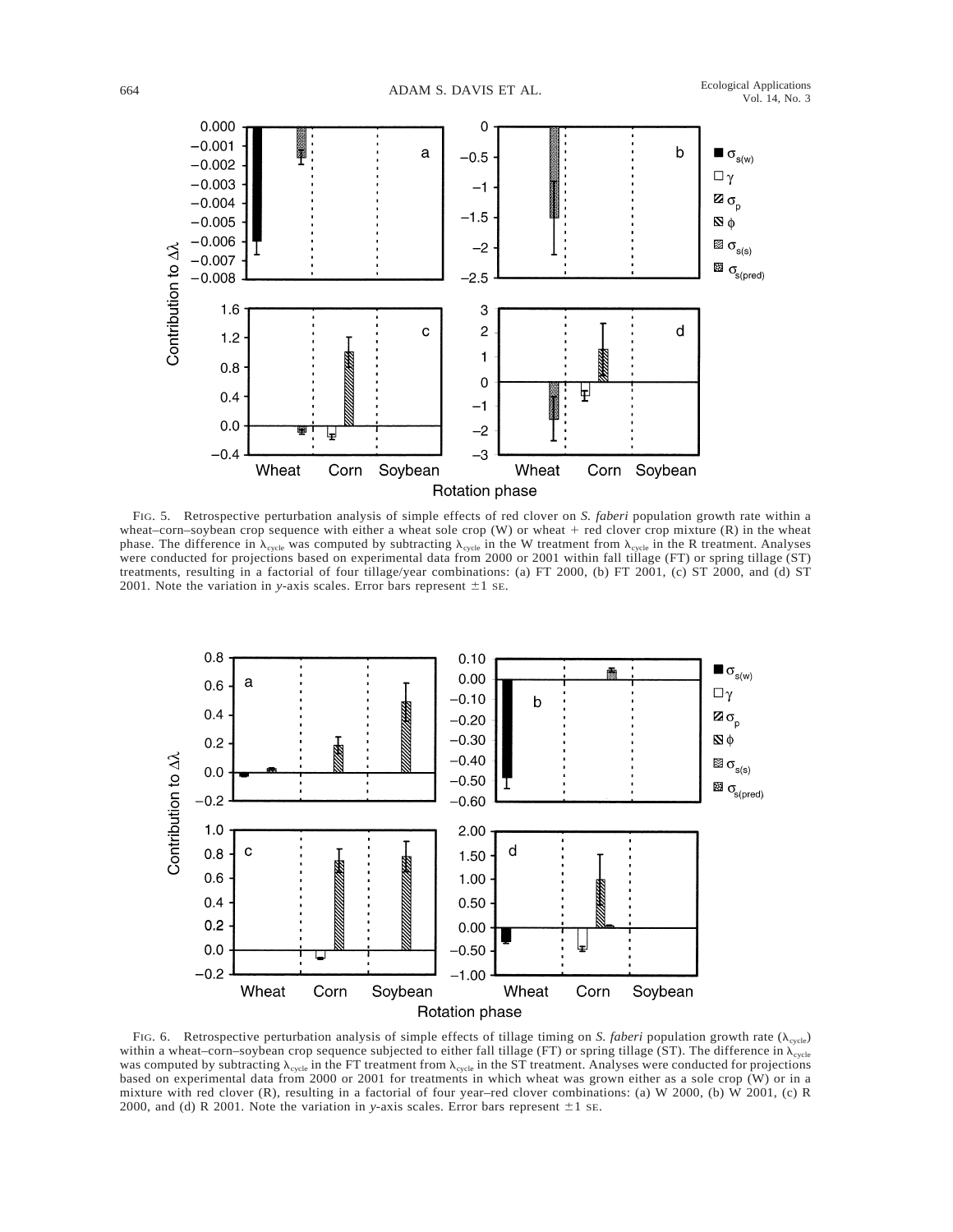March in the wheat phase, which was slightly offset by a small positive contribution from seed survival from March through October in the corn phase (Fig. 6b). In contrast, in the R treatment in 2001, a strong positive contribution from fecundity in the corn phase accounted for most of  $\Delta\lambda_{\text{cycle}}$ , with only a small negative contribution from seed survival from October through March in the wheat phase and recruitment in the corn phase (Fig. 6d).

For analyses of both red clover and tillage timing, percent errors were consistently less than 1%, indicating a very close agreement between the sum of parameter contributions to  $\Delta\lambda_{\text{cycle}}$  and the actual value of  $\Delta\lambda_{\text{cycle}}$  for each treatment pair.

#### **DISCUSSION**

## *Cropping system effects on population growth rate*

The results of our simulations of *S. faberi* population growth demonstrate that cropping system characteristics can affect weed management outcomes even when some form of weed control causes seedling mortality rates typical of commercial agricultural systems. The particular management factors studied, tillage timing and use of a legume green manure, interacted with one another such that spring tillage in combination with red clover green manure (the ST/R treatment) led to high values for *S. faberi* fecundity and  $\lambda_{\text{cycle}}$  (Fig. 3, Table 2). In contrast, the FT/R treatment achieved consistently low values for  $\lambda_{\text{cycle}}$  due to high predation rates in the R treatment without the risk of increased fecundity associated with the ST treatment (Fig. 3). Despite the large amount of interannual variation in demographic rates (Table 2), as seen in the strong main effect of year on  $ln(\lambda_{cycle})$  and cropping system treatment  $\times$ year interactions, stochastic simulations identified the FT/R treatment as the management system most likely to prevent *S. faberi* population increases under variable conditions.

At a level of postemergent weed control that allowed  $\geq$ 12.5% of seedlings to survive, stochastic simulations showed that the FT/R treatment helped prevent increases in weed population size (Fig. 4). As the success of postemergent weed control varied,  $ln(\lambda_{\text{s(cycle})})$  for the FT/R treatment did not change in rank relative to the other cropping system treatments, but the separations between the treatments did change. Although it was clear that the FT treatment was superior to the ST treatment across the entire range of seedling survival studied, the benefit of using the FT/R treatment, relative to the FT/W treatment, diminished as postemergent weed control became more and more successful. If percentage seedling survival was 10% or less,  $ln(\lambda_{\text{s(cycle)}})$ was equal for the FT/W and FT/R treatments. The threshold seedling survival level, above which  $ln(\lambda_{\text{s(cycle})})$  became positive was ~10% for the both the ST/W and ST/R treatments, 17.5% for the FT/W treatment, and 23% for the FT/R treatment. The FT/R treatment was thus somewhat buffered against weed control failures compared to the other treatments.

## *Perturbation analyses of cropping system effects on* S. faberi *demography*

The stories told by the prospective and retrospective perturbation analyses were similar, differing mainly in the extra information on parameter variability in this particular set of experiments contained in the retrospective perturbation analysis. The results of both analyses are best understood in the context of the scalar expression for population growth that the product of the subannual matrices reduces to

$$
\sigma_{s(w)}\sigma_{s(s)}(1 - \gamma) + \sigma_{s(w)}\sigma_{s(pred)}\varphi\sigma_p\gamma.
$$

The first term in this expression describes factors regulating the preservation of seeds remaining in the seedbank, whereas the second term describes factors responsible for regulating new inputs to the seedbank. Some parameters, such as seed survival from October through March ( $\sigma_{s(w)}$ ) and recruitment ( $\gamma$ ), affect both seed preservation and production, whereas other parameters affect either seed preservation or seed production. The changes in elasticity values from treatment to treatment (Table 4) resulted from trade-offs in the importance of seed preservation or seed production in a given environment.

It is unsurprising that the elasticity of  $\lambda$  to seed survival from October through March  $(e\sigma_{s(w)})$  had a value of 1.0 for all treatment/year combinations: overwinter seed survival is a process that all individuals must pass through in a summer annual plant species. The elasticities of  $\lambda_{\text{(cycle)}}$  to the remaining lower level demographic parameters revealed more about the effects of the cropping system treatments on *S. faberi* demography. In the two treatments with the lowest values of  $\lambda_{\text{(cycle)}}$ , the FT/W and FT/R treatments in 2000, fecundity was low (23 to 94 seeds per plant) and seed predation survival was the same as for the other treatments. In this situation, seeds germinating in the corn and wheat phases did not produce enough seeds to replace themselves, whereas seeds germinating in the soybean phase did. Thus, the elasticity of  $\lambda$  to recruitment  $(e<sub>\gamma</sub>)$  was strongly negative in the corn and wheat phases, and strongly positive in the soybean phase. The elasticity values of  $\lambda$  to seedling survival ( $e\sigma_p$ ), fecundity ( $e\phi$ ), and seed predation survival ( $e\sigma_{\text{spread}}$ ) were all positive in the corn, wheat, and soybean phases, but the values were larger in the soybean phase, in which a larger proportion of newly dispersed seeds made it into the seedbank, than in the corn and wheat phases, in which most of the newly dispersed seeds were eaten. Under this set of conditions, dormancy would have more of a positive effect on  $n_{t+1}$  in the corn and wheat phases, reflected in high values for the elasticity of  $\lambda$ to seed survival from March through October  $(e\sigma_{s(s)})$ , than in the soybean phase. Seeds remaining in the seedbank in the soybean phase not only would miss out on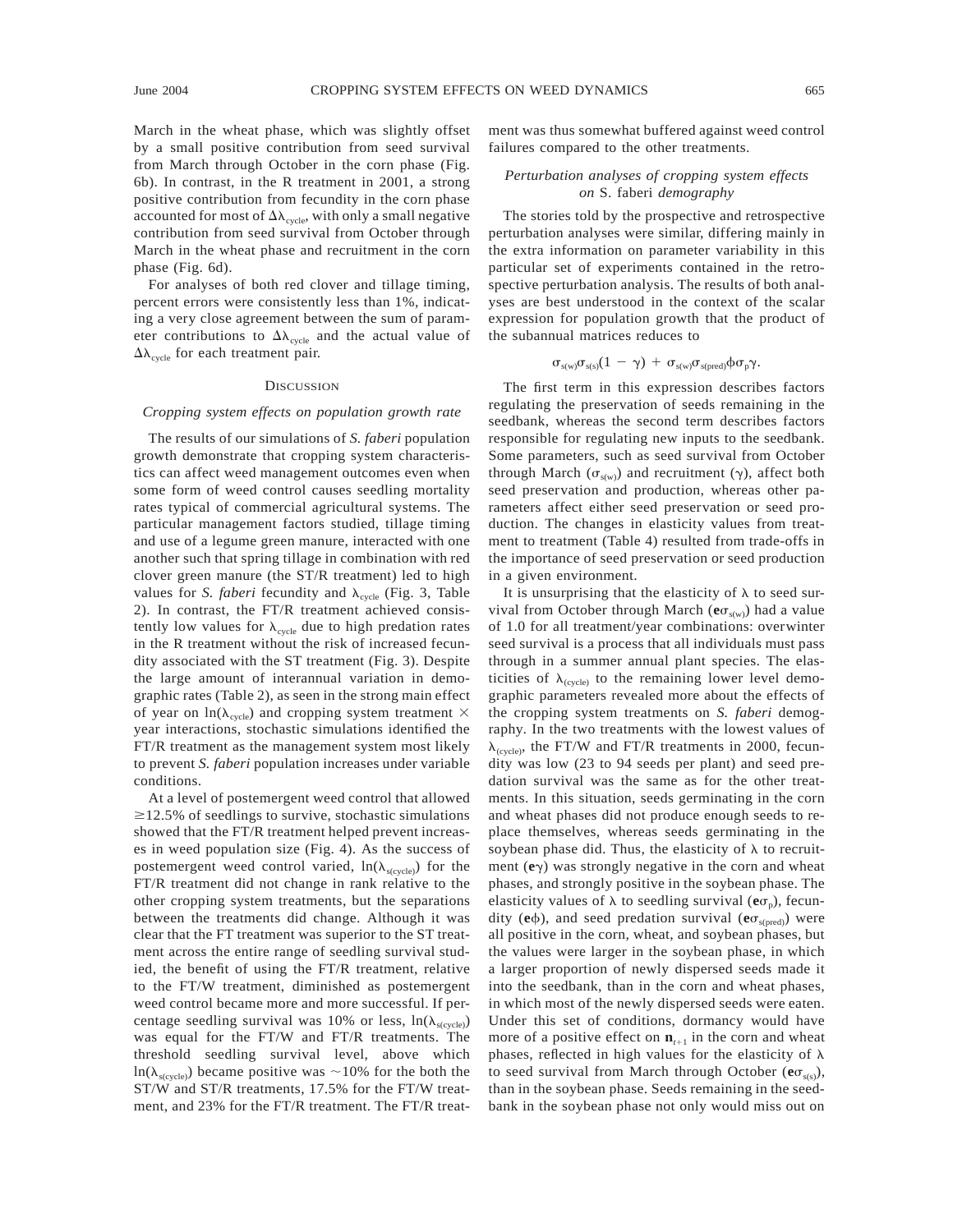the opportunity to reproduce in the current season, but also would be subjected to unfavorable conditions for reproduction in the next phase of the crop sequence.

Elasticity values for the FT/W and FT/R treatments in 2001, when fecundity was much greater (432 to 1782 seeds per plant) in relation to seed predation survival, underscored the importance of the seedbank for allowing plant populations to avoid unfavorable conditions. The elasticities of  $\lambda$  to recruitment ( $e\gamma$ ), seedling survival  $(e\sigma_p)$ , fecundity  $(e\phi)$ , and seed predation survival  $(e\sigma_{\text{stored}})$  were all strongly positive for both the corn and soybean phases, indicating that seedlings in these phases would make a large contribution to  $\mathbf{n}_{t+1}$ . In contrast, the elasticity of  $\lambda$  to recruitment ( $e\gamma$ ) was more negative in the wheat phase in 2001 than in 2000, in spite of increased positive elasticities of  $\lambda$  to seedling survival  $(e\sigma_p)$ , fecundity  $(e\phi)$ , and seed predation survival  $(e\sigma_{s(pred)})$ . Although seeds making the transition to become seedlings in the wheat phase of the FT/W and FT/R treatments in 2001 would make greater inputs to the seedbank than they would have in 2000, it would have been even more favorable to population growth for the seeds to have remained in the seedbank and emerged during the corn or soybean phases. The more strongly negative elasticity of  $\lambda$  to recruitment ( $e\gamma$ ) in the wheat phase in 2001 compared to the wheat phase in 2000 reflects the opportunity cost of seedling recruitment in a variable environment.

Because the elasticity of  $\lambda$  to overwinter seed survival was greater than its elasticity to all other variables, overwinter seed survival was an obvious target transition for weed management. A comparison of elasticity values for the FT/W and FT/R treatments suggested that two other important variables in this system were fecundity and postdispersal seed predation. Retrospective perturbation analysis of contributions from each of the lower level demographic parameters to treatment differences in  $\lambda_{\text{(cycle)}}$  supported this finding, and confirmed that overwinter seed survival was also an important factor in this system. In five out of eight analyses of simple effects of tillage timing or red clover on  $\lambda_{\text{(cycle)}}$ , fecundity made large contributions to  $\Delta\lambda_{\text{(cycle)}}$ (Figs. 5 and 6). In two out of eight analyses of simple effects of tillage timing or red clover on  $\lambda_{\text{(cycle)}}$ , seed predation survival made large contributions to  $\Delta\lambda_{\text{(cycle)}}$ , and in two other analyses seed predation survival made small contributions to  $\Delta\lambda_{\text{(cycle)}}$ . Next in importance was overwinter seed survival, which made a contribution to  $\Delta\lambda_{\text{(cycle)}}$  in four out of eight analyses, but only made a large contribution in one of these. Lastly, differences in recruitment showed up as negative contributions to  $\Delta\lambda_{\text{(cycle)}}$  in four out of eight analyses, but in each of these the contribution made by recruitment was small relative to contributions from other parameters.

Following the example of Pico et al. (2002) we examined the relationship between the elasticity of  $\lambda(e)$ to each demographic parameter and the coefficient of variation (CV) for each demographic parameter, across

treatments and years. We found a negative correlation  $(N = 109, r = -0.35, F<sub>1, 109</sub> = 14.3, P < 0.001)$  between ln(**e**) and ln(CV), corroborating the results of Pico et al. (2002). This negative relationship echoed what we saw in the retrospective perturbation analysis: the elasticity of  $\lambda$  to overwinter seed survival ( $e\sigma_{s(w)}$ ) was equal to 1 for all treatment/year combinations, but overwinter seed survival also had the lowest CV of any parameter, and the LTRE contributions to  $\Delta\lambda$  were smaller for overwinter seed survival than for fecundity.

Taken together, the perturbation analyses suggest that fecundity and seed mortality factors, with an emphasis on seed predation, constitute important target transitions that may affect *S. faberi* population growth in a variety of treatments under variable growing conditions. This finding agrees with the conclusions of Bussan and Boerboom (2001), who modeled the effect of varying herbicide rates upon weed management outcomes for *S. faberi* in a corn–soybean crop rotation.

#### *Implications for agronomic management*

Although weed management considerations do not usually drive cropping system design, our results show that cropping system characteristics can have important effects on weed population growth in agricultural systems where weed control outcomes are variable. Cropping-system characteristics may aid weed prevention efforts, as seen in the FT/R treatment, or they may hinder weed prevention efforts, as seen in the ST/R treatment. The difference between these two treatments lay in an interaction between the timing of tillage and *S. faberi* fecundity. In the ST/R treatment, the combined effects of red clover phytotoxicity and unfavorable soil physical properties due to spring tillage led to reduced early corn competition with *S. faberi* and increased *S. faberi* fecundity (Davis and Liebman 2003). If the choice between potential cropping systems does not carry other substantial costs, it should be beneficial for farmers to choose cropping systems with weed suppressive qualities. In Iowa, fall tillage is preferred over spring tillage by most corn and soybean producers, therefore the choice between the FT/R and the ST/R treatments is simple in this case.

The choice between the two most promising cropping systems in this study, the FT/W and FT/R treatments, ultimately depends upon an economic trade-off: how does the number of years in which postemergence weed control fails to keep percentage seedling survival at or below the 10% level balance against the extra cost of establishing a forage legume intercrop within the small grain phase of the crop rotation? This trade-off will most likely resolve itself in different ways in different systems. In intensively managed conventional systems, where *S. faberi* seedling mortality levels approaching 100% are not unusual, the FT/W treatment would probably be the most cost-effective cropping system, unless there is an additional need for the forage legume biomass in the system. In low-external-input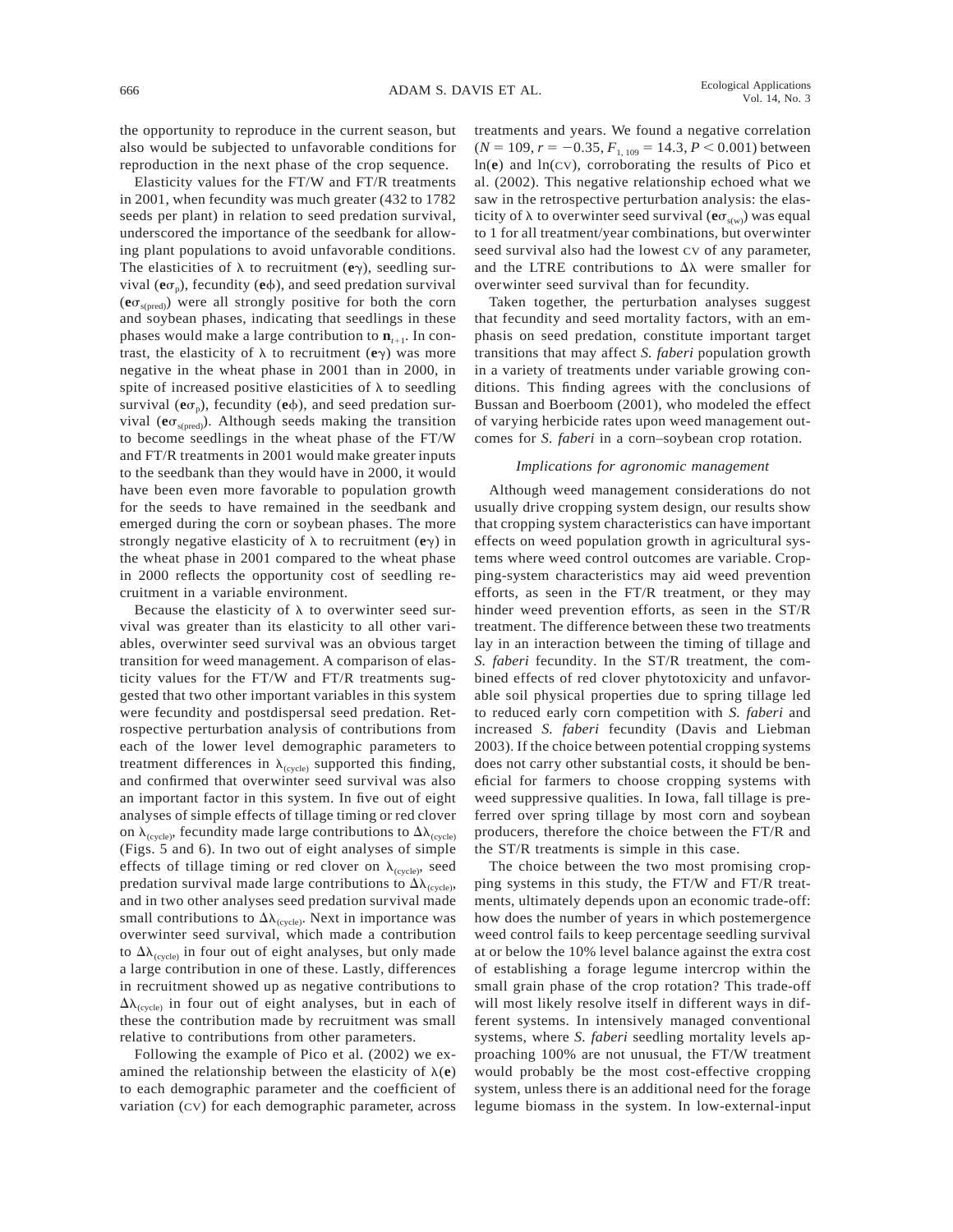(LEI) farming systems, where minimizing or eliminating herbicide inputs and synthetic nitrogen fertilizer are important objectives, the level of seedling survival obtained through low herbicide rates combined with physical control tactics such as interrow cultivation and rotary hoeing would be likely to vary more widely (Buhler 1992, Mulder and Doll 1993), with occasional serious weed control failures. Regular use of the FT/ R cropping system in LEI systems would appear to be a favorable solution to the above trade-off.

For the system studied, it seems that additional emphasis in cropping system design should be placed upon regulation of inputs to the seedbank. Some of the factors affecting *Setaria* spp. fecundity include (1) successful recruitment of crop seedlings and vigorous early crop growth (Davis and Liebman 2003), (2) herbicide rate (Bussan et al. 2000), (3) crop planting date (Campbell et al. 1981), (4) effects of tillage regime on seedling recruitment (Schreiber 1992, Buhler 1995), (5) and post-harvest mowing or spraying of the stubble of small grain crops (Kegode et al. 1999). Although less is known about factors affecting postdispersal weed seed predation, recent studies have suggested that increased landscape complexity (Menalled et al. 2000), crop diversification (Carmona and Landis 1999, Davis and Liebman 2003), and delayed fall tillage (Cardina et al. 1996) may lead to increases in postdispersal weed seed predation rates.

Simulation analysis of matrix population models can highlight important issues in cropping system design by projecting the consequences of different management scenarios. It is important to remember, however, that the safest use of these models is for heuristic, as opposed to predictive, purposes. The large standard errors accompanying the largest contribution to  $\Delta\lambda_{\text{(cycle)}}$ in many of the treatment/year combinations indicate the need for caution in applying our simulation results. The importance of controlling fecundity as part of preventing weed population growth seems obvious, especially for annual weed species. Although these simulations suggest that postdispersal seed predation may play an important role in weed prevention, the considerable variability attending our observations suggests that a more definitive answer will rely upon more accurate estimates of seed predation. Our estimates of the proportion of newly dispersed seeds not consumed by seed predators were generated by a simple compounding of point estimates of the daily seed predation rate over time. Further empirical and modeling work is needed to develop more realistic estimates of the proportion of seeds consumed by predators in an entire field season. Only then will we be able to confidently assess the relative importance of postdispersal seed predation in preventing weed population growth.

#### **ACKNOWLEDGMENTS**

The authors gratefully acknowledge Doug Buhler, Cynthia Cambdardella, Bob Hartzler, Tom Kaspar, Fabian Menalled, David Sundberg, and members of the field crew for their

insight, critical feedback, and hard work during all phases of this project. Special thanks to Shana Mertens, Hans DeKroon, and Hal Caswell for comments on the approach, and for alerting us to important recent publications in this field. Partial funding for this research was generously provided by the USDA NRI Competitive Grants Program, and by the Leopold Center for Sustainable Agriculture at Iowa State University.

#### LITERATURE CITED

- Altieri, M. A. 1995. Agroecology: the science of sustainable agriculture. Westview Press, Boulder, Colorado, USA.
- Baker, H. G. 1974. The evolution of weeds. Annual Review of Ecology and Systematics **5**:1–24.
- Bierzychudek, P. 1999. Looking backwards: assessing the projections of transition matrix model. Ecological Applications **9**:1278–1287.
- Buhler, D. D. 1992. Population dynamics and control of annual weeds in corn (*Zea mays*) as influenced by tillage system. Weed Science **40**:241–248.
- Buhler, D. D. 1995. Influence of tillage systems on weed population dynamics and management in corn and soybean in the central USA. Crop Science **35**:1247–1258.
- Buhler, D. D., J. L. Gonsolus, and D. F. Ralston. 1992. Integrated weed management techniques to reduce herbicide inputs in soybean. Weed Science **84**:973–978.
- Buhler, D. D., and R. G. Hartzler. 2001. Emergence and persistence of seed of velvetleaf, common waterhemp, wooly cupgrass, and giant foxtail. Weed Science **49**:230–235.
- Burnham, K. P., and D. R. Anderson. 1998. Model selection and inference: a practical information-theoretic approach. Springer Verlag, New York, New York, USA.
- Bussan, A. J., and C. M. Boerboom. 2001. Modeling the integrated management of giant foxtail in corn-soybean. Weed Science **49**:675–684.
- Bussan, A. J., C. M. Boerboom, and D. E. Stoltenberg. 2000. Response of *Setaria faberi* demographic processes to herbicide rates. Weed Science **48**:445–453.
- Campbell, R. T., L. A. Perera, and N. L. Hartwig. 1981. Competitive control of giant foxtail by early and late planted corn. Pages 23–26 *in* Proceedings of the Annual Meetings of the Northeastern Weed Science Society. Northeastern Weed Science Society, Beltsville, Maryland, USA.
- Cardina, J., H. Norquay, B. R. Stinner, and D. A. McCartney. 1996. Postdispersal predation of velvetleaf (*Abutilon theophasti*) seeds. Weed Science **44**:534–539.
- Carmona, D. M., and D. A. Landis. 1999. Influence of refuge habitats and cover crops on seasonal activity—density of ground beetles (Coleoptera: Carabidae) in field crops. Environmental Entomology **28**:1145–1153.
- Caswell, H. 2001. Matrix population models: construction, analysis and interpretation. Second edition. Sinauer Associates, Sunderland, Massachusetts, USA.
- Caswell, H., and M. C. Trevisan. 1994. Sensitivity analysis of periodic matrix models. Ecology **75**:1299–1303.
- Conklin, A. E., M. S. Erich, M. Liebman, D. Lambert, E. R. Gallandt, and W. A. Halteman. 2002. Effects of red clover (*Trifolium pratense*) green manure and compost soil amendments on wild mustard (*Brassica kaber*) growth and incidence of disease. Plant and Soil **238**:245–256.
- Crouse, D. T., L. B. Crowder, and H. Caswell. 1987. A stagebased model for loggerhead sea turtles and implications for conservation. Ecology **68**:1412–1423.
- Crowder, L. B., D. T. Crouse, S. S. Heppell, and T. H. Martin. 1994. Predicting the impact of turtle excluder devices on loggerhead sea turtle populations. Ecological Applications **4**:437–445.
- Davis, A. S., P. M. Dixon, and M. Liebman. 2003. Cropping system effects on giant foxtail demography: II. Retrospective perturbation analysis. Weed Science **51**:930–939.